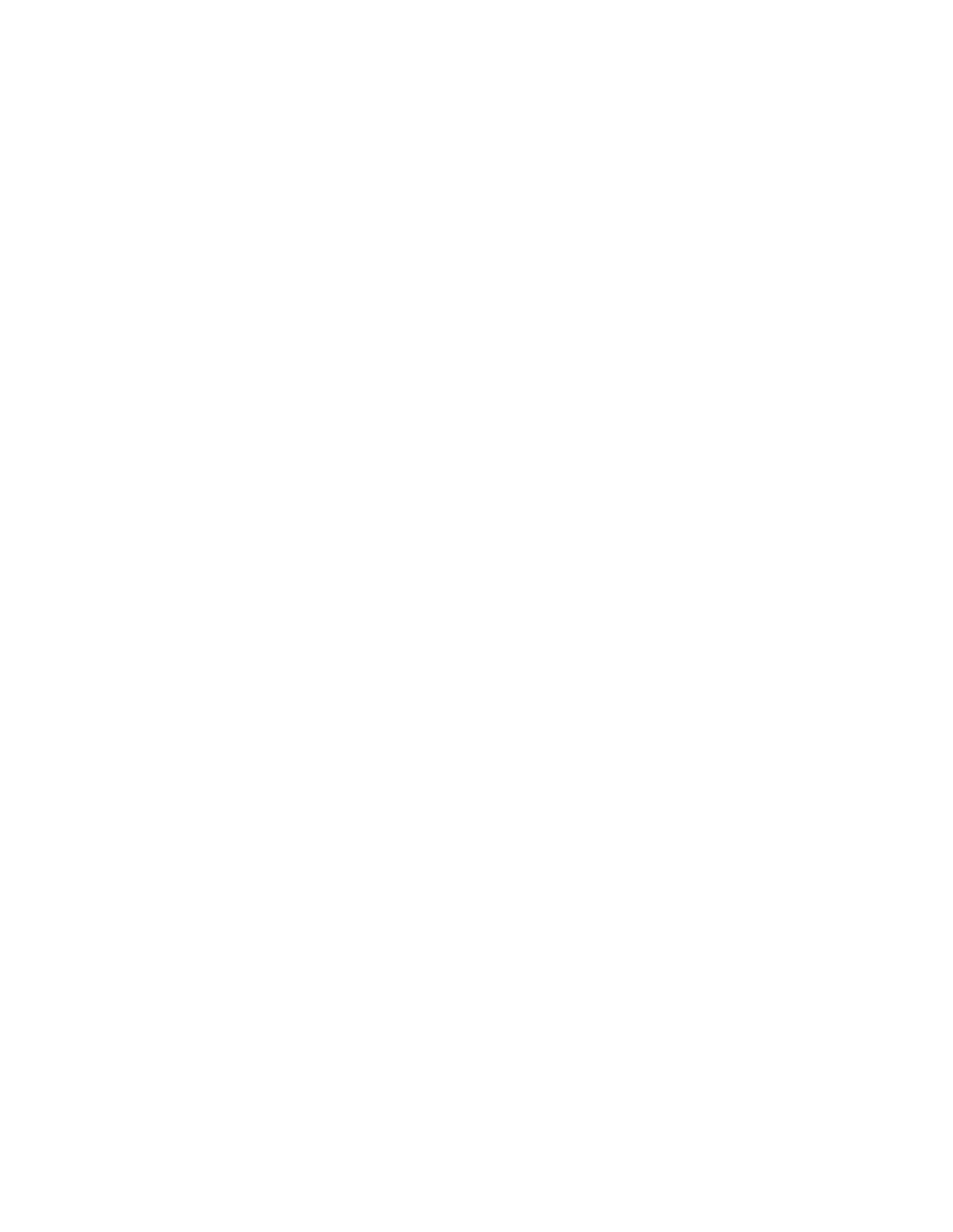# **ABSTRACT**

This article identifies and proposes a framework to explain the responses of Latin America's Roman Catholic churches to a new strategic dilemma posed by religious and political pluralism. Because the church's goals of defending institutional interests, evangelizing, promoting public morality, and grounding public policy in Catholic social teaching cut across existing political cleavages, Church leaders must make strategic choices about which to emphasize in their messages to the faithful, investment of pastoral resources, and alliances. I develop a typology of Episcopal responses based on the cases of Argentina, Chile, Brazil, and Mexico, and explain strategic choices by the church's capacity to mobilize civil society, its degree of religious hegemony, and the ideological orientations of Catholics. The analysis draws from 620 Episcopal documents issued since 2000.

# **RESUMEN**

Este artículo identifica y propone un marco para explicar las respuestas de las Iglesias Católicas latinoamericanas a un nuevo dilema estratégico que plantea el pluralismo religioso y político. Puesto que las metas eclesiásticas de defender los intereses institucionales, evangelizar, promover la moralidad pública y basar la política pública en las enseñanzas sociales católicas atraviesan los clivajes políticos existentes, los líderes de la Iglesia deben hacer elecciones estratégicas acerca de cuáles metas enfatizar en sus mensajes a los fieles, en sus inversiones de recursos pastorales y en sus alianzas. Desarrollo una tipología de respuestas episcopales basadas en los casos de Argentina, Chile, Brasil y México y explico las elecciones estratégicas de acuerdo con la capacidad de la Iglesia para movilizar a la sociedad civil, su grado de homogeneidad religiosa y las orientaciones ideológicas de los católicos. El análisis se basa en 620 documentos episcopales, emitidos desde 2000.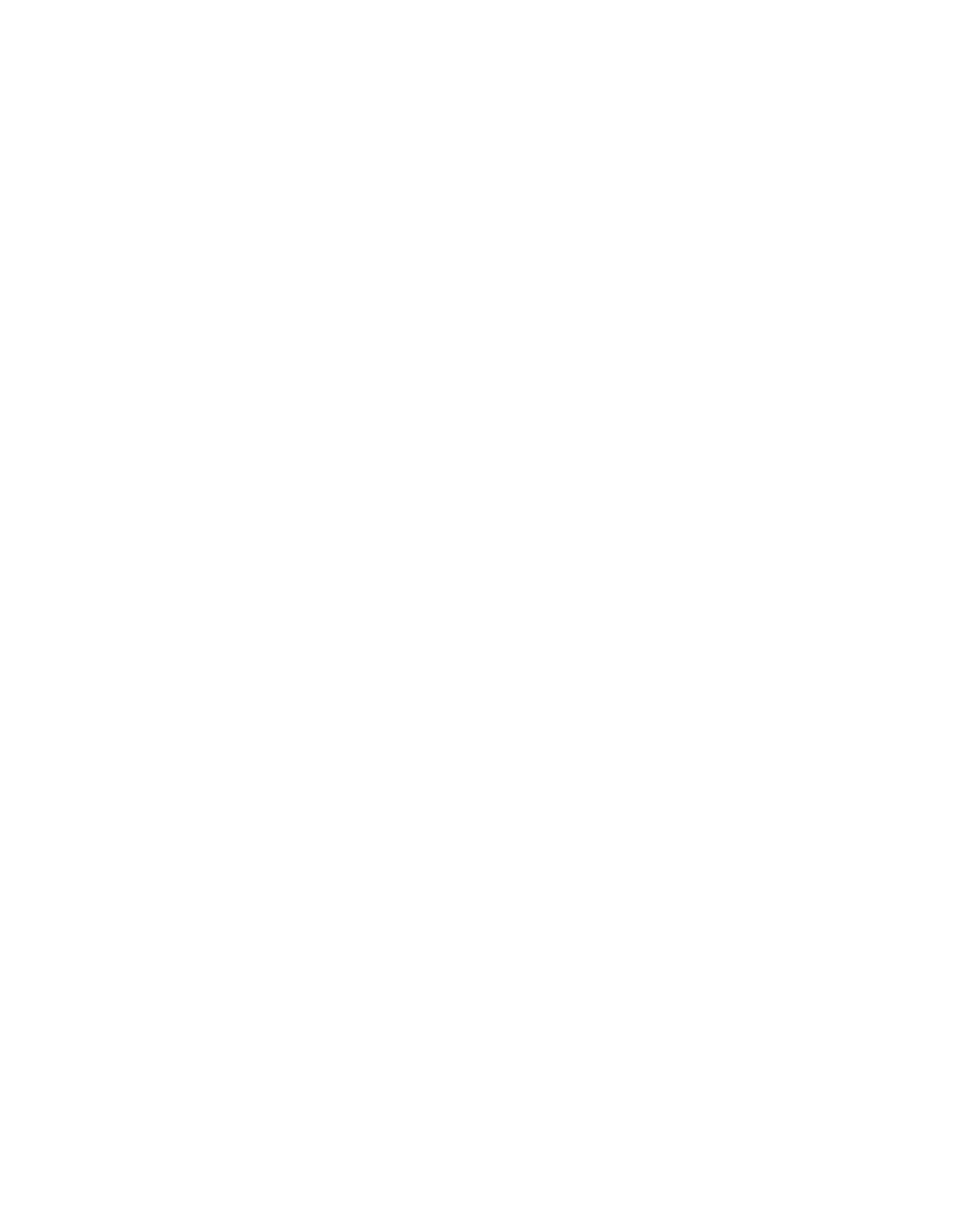Fifty years ago, the Roman Catholic Church in Latin America enjoyed extraordinary influence in politics and a near monopoly on religious belief and practice: in many countries presidents and generals had to be Catholic, more than nine of every ten Latin Americans called themselves Catholic, and children received Catholic religious education in private or state schools. Today, intensifying religious competition and an advancing tide of secularism have eroded the political influence and religious and cultural hegemony of the Catholic Church, with potentially profound consequences for politics and public policy in pluralist democracies.

How has the Catholic Church responded to religious and political pluralism? After a period in which many of Latin America's Catholic churches stood with progressive sectors of their own societies against bloody dictators, several, falling back into step with a more conservative Vatican leadership, are imposing greater control over the grassroots, defending their corporate interests, and enlisting secular state authorities to enforce the social and family policy outcomes that they cannot induce through moral persuasion; in these cases the old battle lines of the secular versus the religious, liberal rights versus moral protections, and rights of women versus the defense of the family appear to be re-forming. Yet, other Catholic churches have maintained progressive positions, invited more popular participation, devoted more pastoral care to the poor and excluded, and championed the Church's social doctrine, for reasons that are not clear. The principal frameworks that for decades have guided our understanding of the shifting involvements and influence of the Roman Catholic Church on politics and society in Latin America—the institutionalist, ideational, and religious economy paradigms—did not anticipate and are now hard pressed to explain diverging responses to the challenges of religious and political pluralism in a post–Vatican II world.<sup>1</sup>

This paper refocuses scholarly attention on the contemporary Roman Catholic Church in Latin America. Its aims are to define and identify national responses to the new strategic dilemma facing the Church, propose a framework for understanding those responses, and flag the consequences of the Church's decisions for electoral politics, public policy, and the Church itself. Like the religious economy paradigm, I treat the Church as a strategic actor, but I define the Church's strategic goals more broadly. In addition to acting to defend its institutional interests, the Catholic Church also seeks to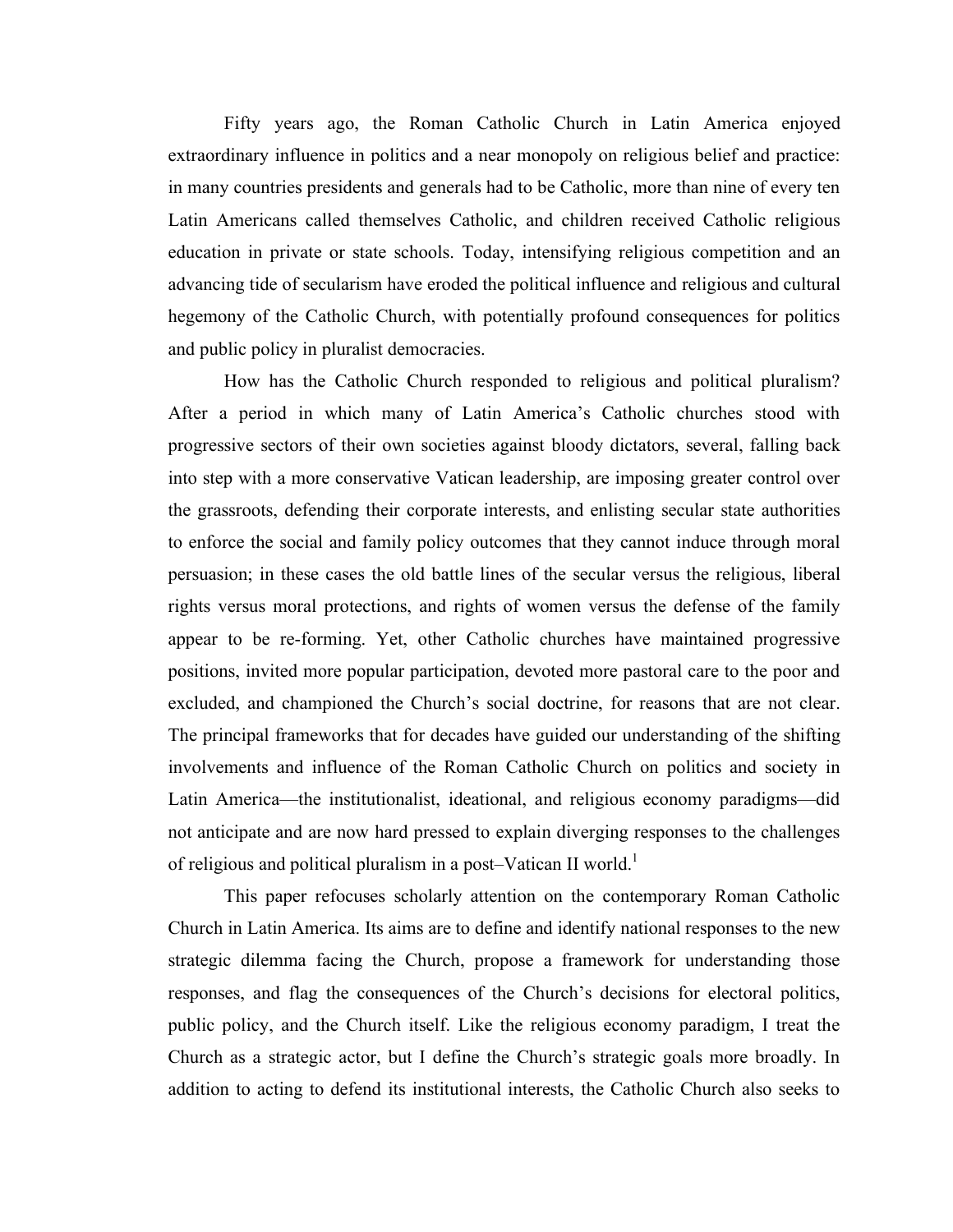evangelize, promote public morality, and ground public policy in Catholic social teaching. The dilemma for the Church lies in the fact that its positions on ethical and social justice issues sometimes cut across political cleavages, often forcing Church leaders to emphasize one agenda or the other.

To explain why religious hierarchies make the choices they do, I propose a framework that privileges their relationships with the civil societies within which they are embedded. I contend that where Catholic churches have lost the capacity to mobilize the faithful—where the institutional reach of the Church and the vitality of its subcultural organizations (and associational life in general) are weak—and where religious competition and/or secularization has eroded the Church's position of religious dominance, Church leaders are likely to seek strategic allies on the political right who can protect its institutional interests and promote a public policy agenda consistent with the central tenets of Church teachings. On the other hand, where religious pluralism is high and the Church must be attentive to the possibility of defection, *but* where Catholic religious and lay activists lead a dense network of civic and political associations that are reasonably autonomous from the control of religious authorities, the Catholic base has more potential leverage over its alliances and priorities. Finally, where the Church maintains a near religious monopoly *and* its networks traverse a robust associational life, the Church is better able to mobilize Catholic civil society for its ambitious programmatic agenda that aligns with politically progressive parties on the impact of market reform and with social conservatives on the right on moral issues. To illustrate these choices I focus on four exemplary cases: the Argentine and Chilean Churches, which diverged sharply in their responses to military governments and have now converged on a strategic option to emphasize public morality more vigorously than the Church's social justice message; the Brazilian Church, which has devoted considerably more attention to mobilizing the poor to use democracy to achieve social justice; and the Mexican Church, which has straddled both dimensions of Catholic doctrine.

The Church's strategic dilemma is not, of course, unique to Latin America. Building on the Latin American cases, the analysis aspires to illuminate the place of religious institutions in plural and secularizing societies more broadly. I first describe the pluralist challenges facing the Church, introduce the four modal cases, and examine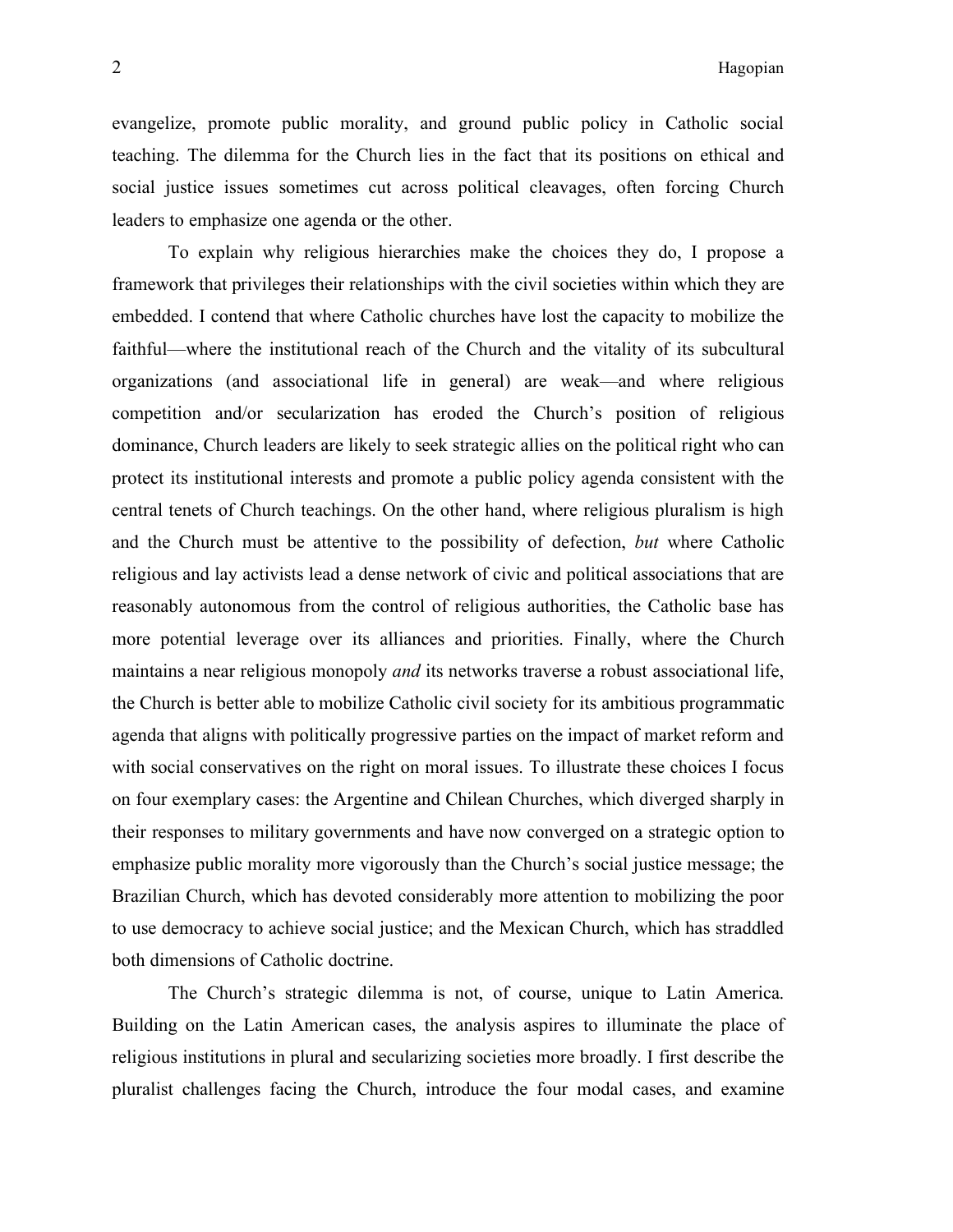contending perspectives on the Church's responses to its strategic dilemma. In the sections that follow, I advance a framework to explain Church responses to religious and political pluralism based on the Church's capacity to mobilize its supporters to protect its corporate interests and influence the public policy agenda, and then sketch out those responses, drawing from over 620 pastoral letters, messages, declarations, and reports issued or publicized by bishops in these countries since 2000.

# **RELIGIOUS AND POLITICAL PLURALISM IN LATIN AMERICA: CHALLENGES, CASES, PERSPECTIVES**

The pluralist challenges to Catholics in Latin America today are unprecedented. Although the number of seminarians and priestly ordinations have risen sharply in the past quarter century, the Church is losing its gravitational pull over the faithful.<sup>2</sup> Selfidentified Protestants now comprise roughly one-fifth of the region's population, about one in ten Latin Americans identify with no religion at all, and only a clear and declining minority of the nominally Roman Catholic population practice on a regular basis.<sup>3</sup> A slim majority of Roman Catholics in the ten Latin American countries included in the latest round of the World Values Survey report that religion is very important to their lives, and just under half cite religious faith as a quality that is important to encourage children to learn at home. 4

The Church has also lost its dominance over social networks. Much of the civil society in which the Church invested heavily in fostering Catholic Action, ecclesial base communities (CEBs), and other forms of lay participation is now mobilized in organizations that lie beyond the reach of ecclesiastical authority. Catholic trade unions have vanished, Christian Democratic parties are declining, and social movements are defined to a greater degree by issue area than by their religious identity. Two-thirds of Mexicans, Chileans, and Argentines believe that the Church should not influence government or how people vote in elections. Catholic lay opinion overwhelmingly rejects the notion that an abortion can ever be justified, but a significant minority believes that transgressing the Church proscriptions on homosexuality and euthanasia sometimes can be justified, and only roughly a third of Latin Americans oppose divorce in all circumstances. <sup>5</sup> If Catholics side with the Church on the issue of the sanctity of life in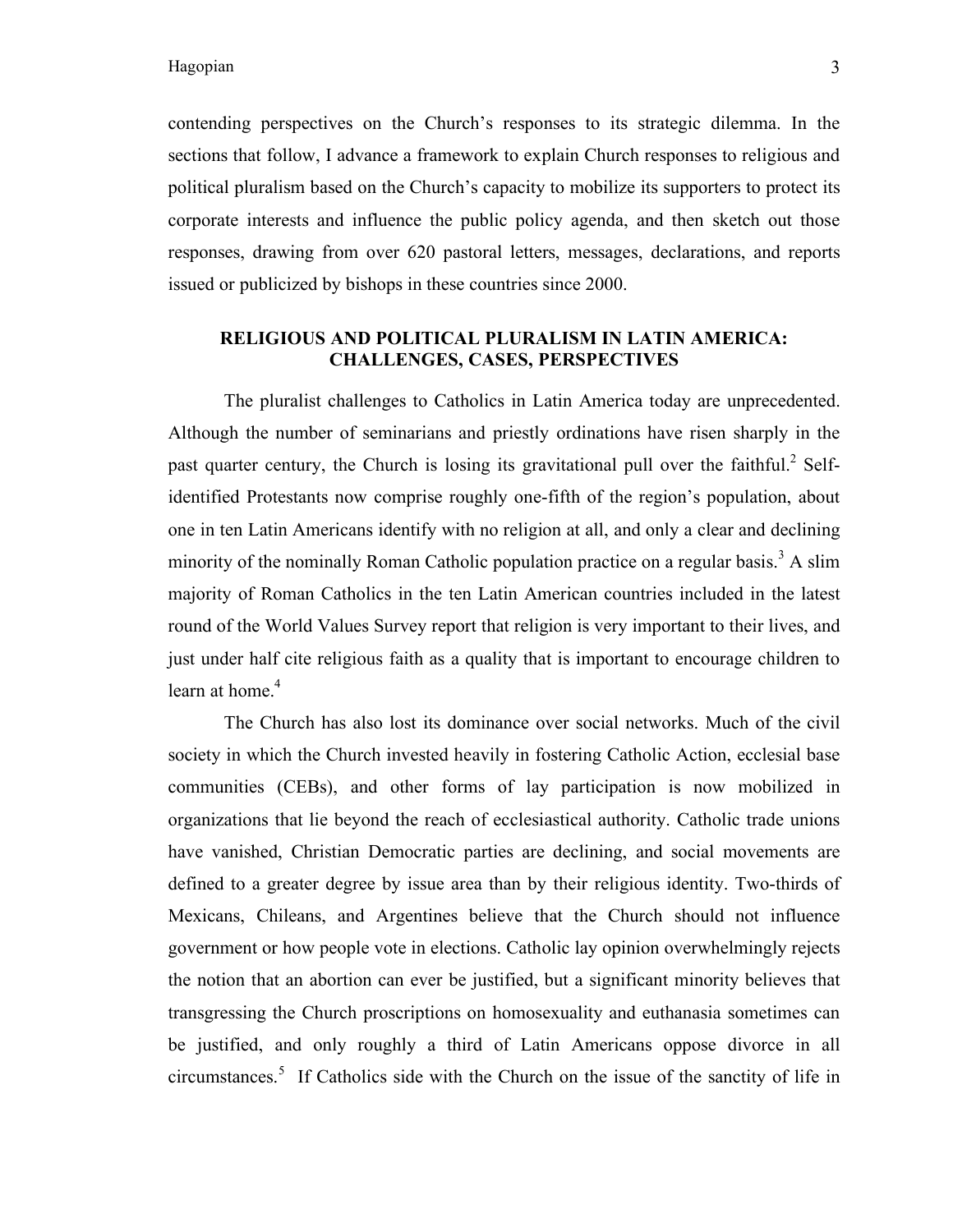the womb in surveys, moreover, they do not in practice. Across Latin America, rates of clandestine abortions are among the highest in the world. $<sup>6</sup>$ </sup>

Religious pluralism raises special challenges for the Catholic Church in democratic regimes. State-granted privileges are harder to justify in any case when a religious monopoly erodes, but especially so in the open debate of a democratic society. Particularly endangered are state subsidies for the salaries of priests, maintenance of church buildings, and Catholic education; tax exemptions on church assets; direct public support for Catholic charities and social services; and the right to provide religious instruction in the public schools. Indeed, constitutional and ordinary legislation governing religious freedom and nondiscrimination, the religious identity of public officials, the process of registering religious institutions and their tax-exempt status, and the granting of television licenses to religious bodies have come under intense scrutiny and debate in many countries.<sup>7</sup>

Secular democracy can also threaten a moral public sphere. Politicians responsive to new demands for social and family policy reform and reproductive rights that run counter to the Church's teachings have gained office in several countries at every level of government. Amid half-empty pews and widespread disobedience among Catholics to Church teachings in their daily lives, the Church can no longer count on Catholic public officials to stand firm against legal abortion, same-sex marriage, embryonic stem cell research, the morning-after pill, and the public distribution of condoms to combat the spread of AIDS. Just when the Church could use some political friends, it appears to have fewer. Alliances forged in the crucible of dictatorship with women's movements, human rights groups, and democratic politicians have cracked. Indigenous movements from Guatemala to Chile that the Church protected from military-nationalist projects now lie outside the Church's reach, both organizationally and theologically. Moreover, at a time when a new generation of leaders in parties of the left has welcomed public debate on moral issues that their predecessors suppressed, the Church can no longer rely on declining conservative and Christian Democratic political parties to protect its interests, and it no longer supports new partisan political ventures or the repackaging of old ones.<sup>8</sup>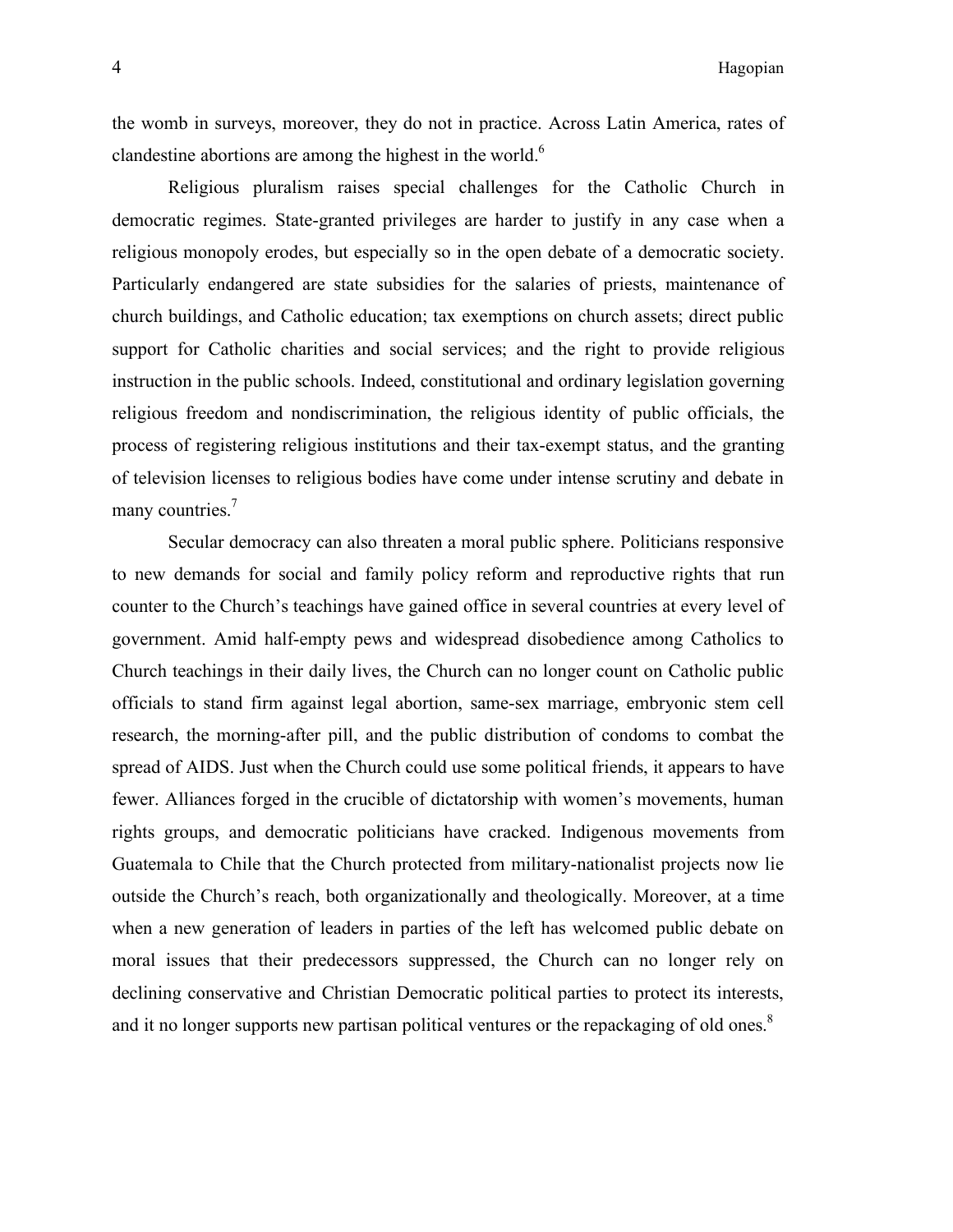# **The Cases**

These challenges raise common dilemmas for the Catholic Church across the region. Though national episcopates share a common commitment to democratic participation, Church teaching on human life and rights, and attending to society's neediest citizens, their responses to the pluralist challenge nonetheless differ substantially from one another, if to a lesser extent than a quarter century ago when some backed the liberationist, popular Church and others consorted with dictators. The Catholic Church in Argentina, which historically relied on state support to maintain its institution and fulfill its pastoral tasks to such a degree that in the 1970s it defended the grim repression of a military regime, has reacted to an increasingly secular landscape by defending moral values amid what it defines as a moral crisis. When, for example, the Peronist health minister advanced a plan to introduce sex education in the public and private schools and distribute contraceptives to minors in 2004–05, Army chaplain Bishop Antonio Baseotto suggested the minister be thrown into the sea with a millstone around his neck—a biblical reference that for many Argentines evoked strong memories of the dictatorship's practice of dumping the bodies of drugged prisoners into the sea. When in retaliation President Kirchner cut off the salary of the Army chaplain and skipped the traditional Revolution Day Mass at the Plaza Mayor Cathedral in Buenos Aires, the entire bishops' conference harshly condemned the government's role in rising inequality.

Church leaders in Chile, who bravely opposed military authorities when Catholic politicians were exiled, bishops insulted, the faithful tortured, and the poor defected to Pentecostal competitors, changed course after redemocratization to emphasize moral issues.<sup>9</sup> While authoritarian enclaves and inequality were highly salient in the public eye in the 1990s, Church leaders retreated from politics, closed the pastoral commission (*Vicaria de la Solidaridad)* that had served as a refuge for victims of repression and their families, discouraged Chileans from pressing claims against the military for human rights abuses during the dictatorship in favor of "national reconciliation,"<sup>10</sup> and fought long and hard against the legalization of divorce. Since 2000, they have also prominently opposed the state regulation of religious schools, sex education in schools, the government provision of condoms to combat the spread of AIDS, and any liberalization of the country's abortion laws.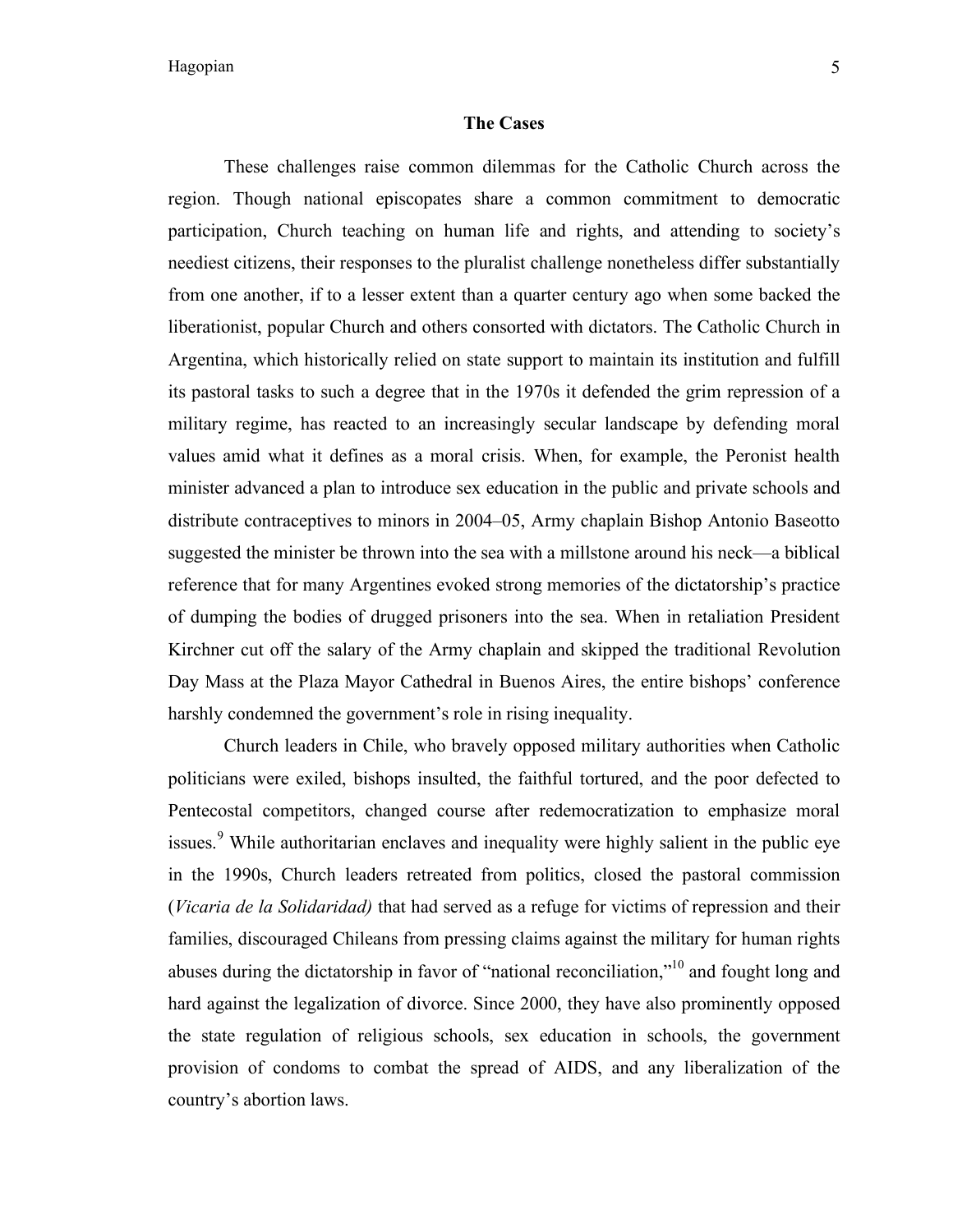The Brazilian Church is different. Historically, it did not penetrate society as deeply as many of its counterparts elsewhere in Latin America, and it vied with Spiritist and African diaspora religions for the fealty of Brazil's sizeable population of color. As in Chile, when the military trampled on Brazilian society, the Catholic hierarchy spoke up forcefully for the defense of human rights and a range of popular causes such as a fair minimum wage and land for the landless. But unlike in Chile, the Brazilian Episcopate has sustained numerous social pastoral commissions serving workers, the landless, the indigenous, "marginalized women," the homeless, and those suffering from AIDS, and it has launched visible campaigns to educate voters about the electoral programs and commitments to the poor of political parties. In the late 1990s, its Pastoral Commission on Justice and Peace mobilized 60 organizations in 15 months to collect one million signatures to sponsor citizen's legislation to prohibit the practice of clientelism, a campaign that culminated in the passage of Law 9840/99 that made buying votes by a candidate for public office a crime. Bishops have kept the issues of corruption, poverty, inequality, the external debt, participation in free trade agreements, indigenous rights, agrarian reform, and rural enslavement at the forefront of the public debate.<sup>11</sup>

Catholic leaders in Mexico have staked out a distinctive response to pluralism. A constitutional reform in 1992 relaxed the sharp constitutional separation of church and state that had prohibited the Church from owning property and priests from voting since the revolution, though the clergy still could not speak about politics or proselytize for or against any political party or candidates.<sup>12</sup> Recently, however, the Church has assumed a more assertive tone on public policy than at any time in nearly a century, adopting clear and uncompromising positions on human cloning, euthanasia, in-vitro fertilization, and the national abortion law. In July 2005, Cardinal Norberto Rivera of Mexico City threatened legal action over the Health Ministry's decision to recommend making the morning-after pill available. But it also denounced the application by the pro-Catholic Fox administration of the value-added tax to food and medicine and has defended social justice and democracy, indigenous rights and culture, and the plight of Mexican migrants in the United States.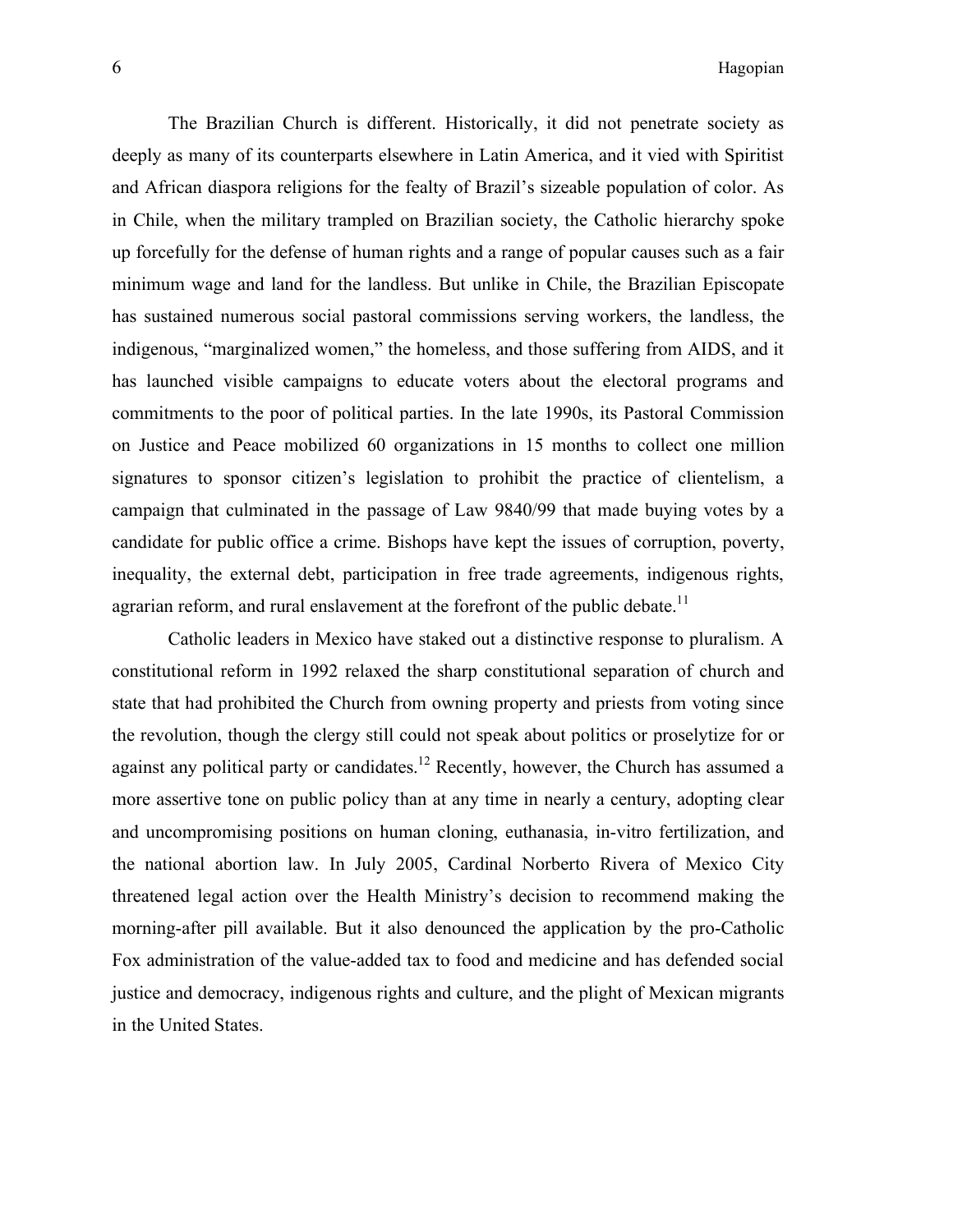# **The Contending Perspectives**

These different episcopal postures are not well explained by the principal frameworks that have guided the study of religion and politics in Latin America. An older institutionalist tradition that viewed the Roman Catholic Church as an organization like any other with a powerful bureaucracy assumed that the Church would act to defend its interests and prerogatives in the world of politics and the affairs of state.<sup>13</sup> If true, the problem arose in explaining why Church leaders would ever challenge state authorities and side with the state's political enemies, as it did in the 1970s and 1980s.

Dissatisfied with the inability of this paradigm to explain the emergence of the popular, liberationist Church, a contending, ideational approach attributed divergent episcopal priorities and responses to authoritarian regimes to the particular understandings of faith and the Church's mission that motivated the hierarchy, clergy, and laity. During dictatorial regimes, these conceptions of faith and mission could be transformed by political struggles of the grassroots that generated new conceptions about society and the Church's role within it.<sup>14</sup> This paradigm aptly explains the Church's most recent shift to the right as following from the appointment of more conservative bishops. However, it is less persuasive in accounting for why certain ideas can prevail and guide Church responses to religious and political pluralism in some contexts but not others. The notion that the progressive Church was more vulnerable and its liberationist wing more easily reined in where its conceptions of faith and mission were not shared by bishops (as was the case in Nicaragua) as they were in Brazil may explain national differences in the short term, but if ideas alone determine the orientation of national episcopates, then the appointment of scores of like-minded bishops in the past quarter century by two more conservative pontiffs and papal nuncios should have by now produced convergent responses to the challenge of pluralism.<sup>15</sup>

The third—and perhaps most influential—perspective of recent years employs an economic paradigm of competition to explain the strategic responses of national churches. Like the institutionalist paradigm, it sees the Church's corporate interests as paramount, but identifies those practically exclusively in terms of institutional maintenance: the overarching goal is to maximize its membership at the lowest cost. According to the religious economy thesis, once the religious market was deregulated and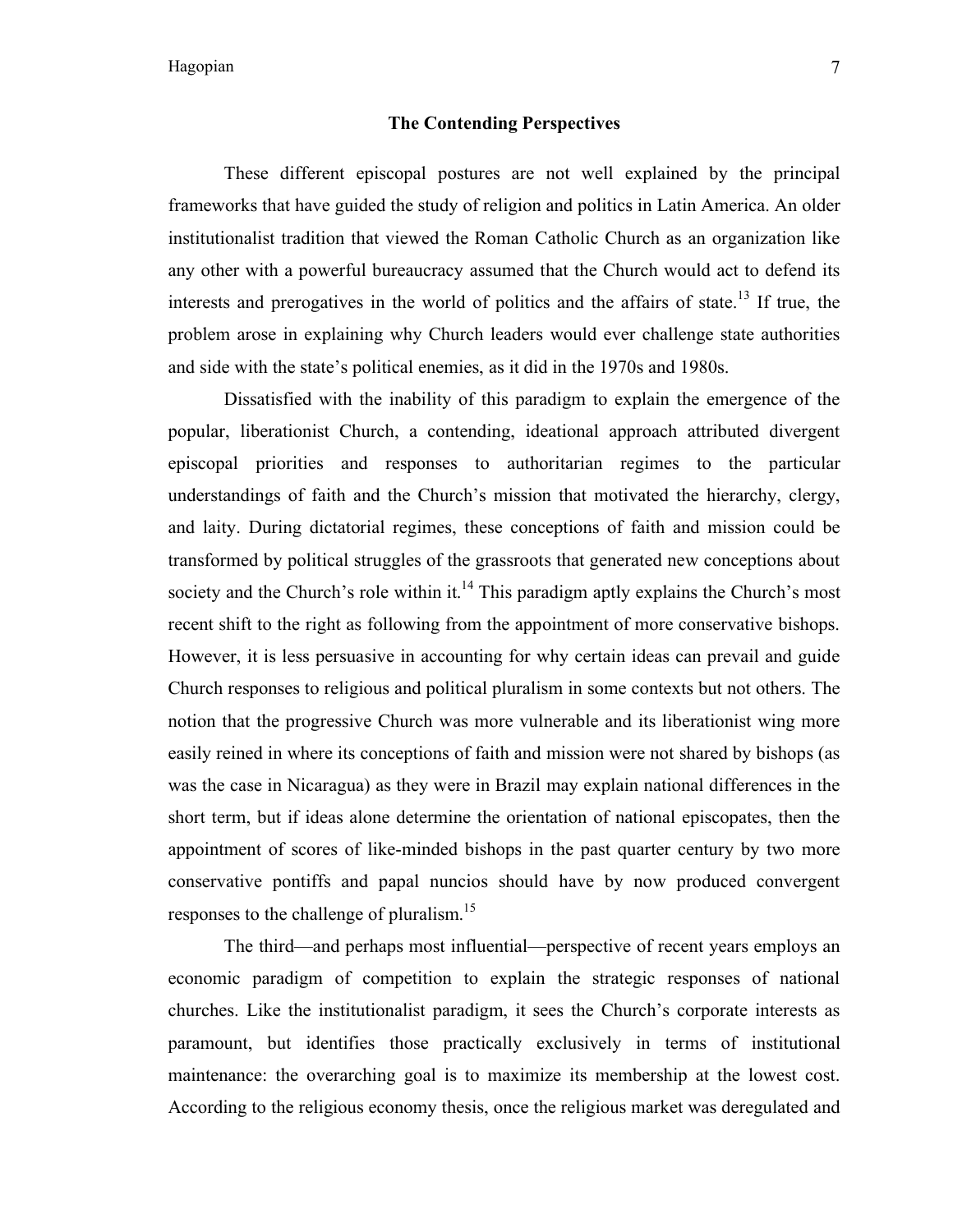the state-imposed and protected religious monopoly of the Catholic Church ended, unsurprisingly the Church lost millions of nominal adherents to Pentecostal competitors who supplied a religious product better suited to consumer demand.<sup>16</sup> Perennially short of priests to administer parishes that were too few, large, and far between, the Catholic Church could not meet its competition in poor neighborhoods and rural areas. In a seminal work, Anthony Gill contended that under dictatorships where the Church was threatened by such competition, its leaders took progressive theological and political stances in defiance of authoritarian regimes and chose to emphasize economic and social justice for the rural and urban poor who historically had received only weak pastoral care.<sup>17</sup> Where there was little fear of losing parishioners to other denominations, on the other hand, Church leaders slipped into easy, historic alliances with wealthy, conservative elites that could support the Church and its organization financially, and did not criticize state authorities that protected the Church's corporate interests in exchange for its silence on human rights abuses. Thus the Church opposed the Pinochet dictatorship in Chile, but it acquiesced to an even more brutal one in Argentina.

In a democratic polity, Gill contends, Church incentives are inverted. Still unable to meet competition and now lacking resources once proffered by international donors to fight authoritarian regimes, state protection and support become all the more valuable, the costs of criticizing government rise, and Church leaders seek accommodation with elites.<sup>18</sup> The logic of religious competition and resource scarcity should thus produce a uniform pattern of retrenchment from popular causes, yet such an assumption is problematic empirically: some relatively weak Catholic churches facing low levels of competition, such those in Argentina, have confronted governments, while others facing severe competition, such as those in Brazil, have retained progressive postures. Moreover, theoretically, there is no intrinsic reason why the resource constraint under democracy should be hard and inelastic; in democratic regimes, other, nonfinancial resources may be effective substitutes for international aid, especially if the Church's goals are broader than merely maintaining buildings and membership rolls.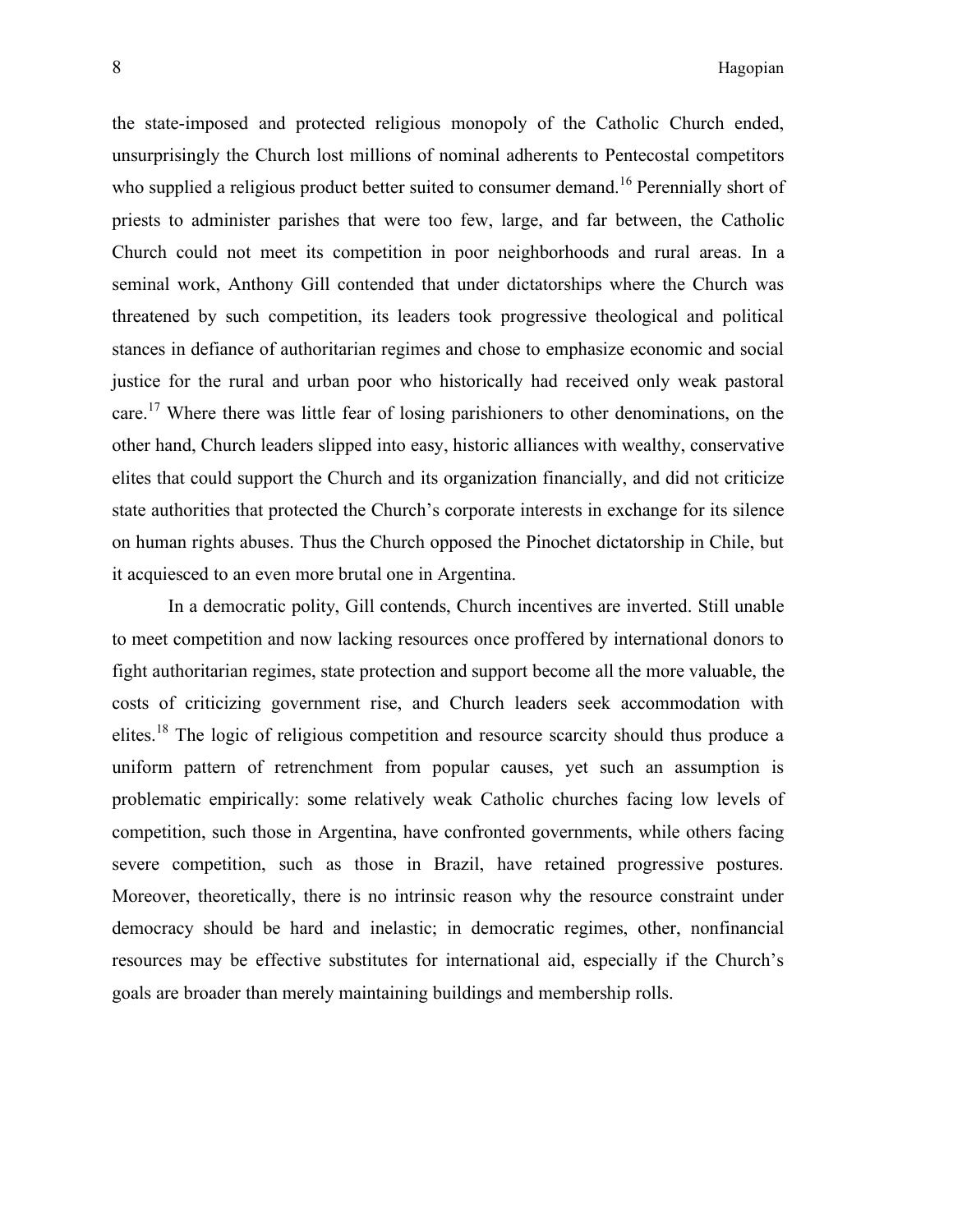# **FRAMING THE CHURCH'S STRATEGIC OPTIONS IN PLURAL DEMOCRACIES**

I begin from the premise that these frameworks have failed to predict divergent Church responses to the challenges of pluralism because they have not updated the Church's understanding of its mission, and they do not fully elucidate the nature of the dilemma facing the Church. Defending its corporate interests—maintaining the status of Catholicism as the dominant religion, keeping the flock, gaining public support for the web of schools and charitable organizations that educate, socialize, and care for Catholics, and staying financially solvent—are undoubtedly of paramount concern to the upper clergy. But the Church has other core goals. In 1992, the Latin American Catholic Bishops Conference (CELAM) embraced Pope John Paul II's "new evangelization project" to evangelize culture, deepen Church influence over civil society, and organize the public sphere on the principles of faith.<sup>19</sup> This ambitious project to influence public space and law, which rejected his predecessor's surrender to the inevitability of secularization and relegating religion to the private sphere, necessarily requires that the Church adopt positions on questions of public morality and social justice and mobilize the faithful for political action. Thus, a second, crucial goal is to maintain morality in the public sphere, protect human rights, and influence public policy on the family and issues of life and death; a third is to advance the Church's social doctrine—to reduce material poverty and achieve social justice and peace. Indeed, the pontificate of John Paul II championed the causes of just compensation for labor, land for the tiller, and universal access to health and education as vigorously as it defended Church teachings on personal morality and the traditional family.

The dilemma for the Church arises from the fact that in democratic regimes, these goals cannot easily be pursued simultaneously. To influence public policy, the Church needs allies in government. Yet, the Church's positions on state protection for the poor and for life and public morality do not map easily onto existing political space and do not comfortably match most partisan options (Figure 1). On a traditional left-right continuum on state intervention in the economy, the Church leans strongly toward an equitable distribution of income and land and government provision of social welfare—often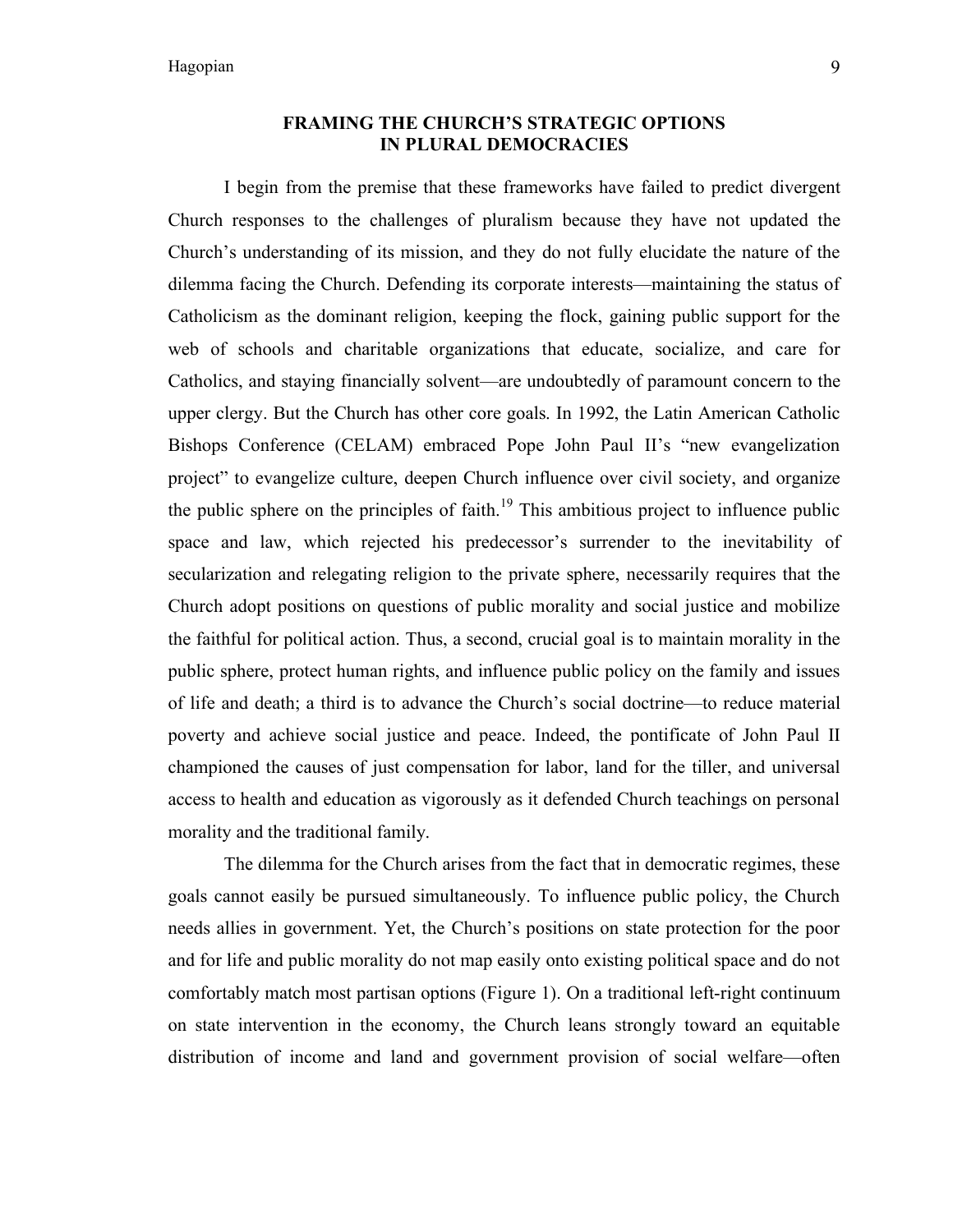contesting neoliberal economic reforms and property rights for generating higher rates of unemployment, depressing wages, dismantling safety nets, and exacerbating inequality.

**FIGURE 1**

**The Ideological Axes of Political-Religious Competition and the Church's Strategic Dilemma**

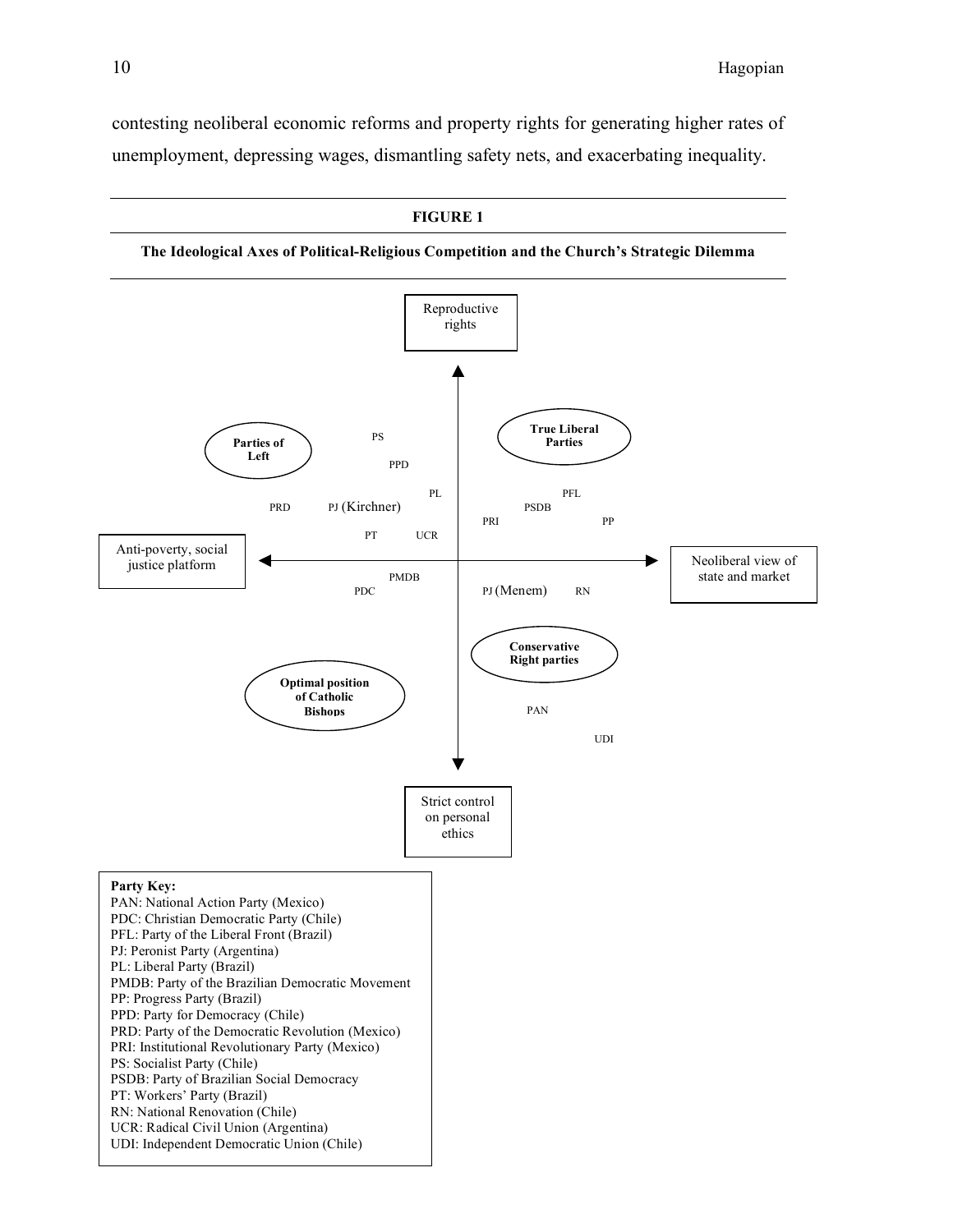But on a second, rights-morality axis, it opposes any relaxation of moral codes that would allow the public provision of sex education and contraception, or any liberalization of legislation governing matters of life and death that contradict the Church's moral doctrine. The Church thus finds itself relatively isolated in the lower-left quadrant of Figure 1; most parties that are willing to defend the Church's institutional interests and preferred moral policies do not espouse economic policies consistent with the Church's social justice agenda, and vice versa.

In these circumstances, the Church must choose not *what* its position will be on the major issues of the day, on which all episcopates essentially agree, but *which aspects* of Catholic moral and social doctrine it will emphasize in messages to the faithful, pastoral letters, and pastoral commissions. It may propose to advance principles of social justice by renewing religious commitments, or by launching public campaigns to extend rights. It may ally with government elites, oppose them, or maintain a low profile and adhere to political neutrality. The remainder of this paper is dedicated to explaining when national Catholic churches will defend corporate interests, advocate for a moral public sphere, or promote peace and denounce social and economic injustice, and the nature of the alliances they will strike to advance their public policy agendas. I assume a status-quo bias in favor of protecting corporate interests, and following papal direction. But a strong, mobilized base may potentially move Church leaders to prioritize social justice, just as a weak and disorganized one might tempt Church leaders to deemphasize social justice in order to promote its less popular moral agenda or protect its own interests. Specifically, I contend that the strategic calculations of national Church leaders are initially shaped by their capacity to mobilize civil society, a valuable and underappreciated resource that in a democracy can compensate for the loss of rich benefactors and friends in high places. How forcefully the Church intervenes, in what arenas, and whether it addresses its messages to voters or politicians will be further influenced by the degree of religious hegemony it enjoys, the ideological orientations of the Catholic grassroots, and the nature and degree of political risk the Church faces. The ideological orientations of mass publics matter to religious hierarchies because in a democracy, Church leaders contemplating intervention in the public debate on particular issues must take into consideration how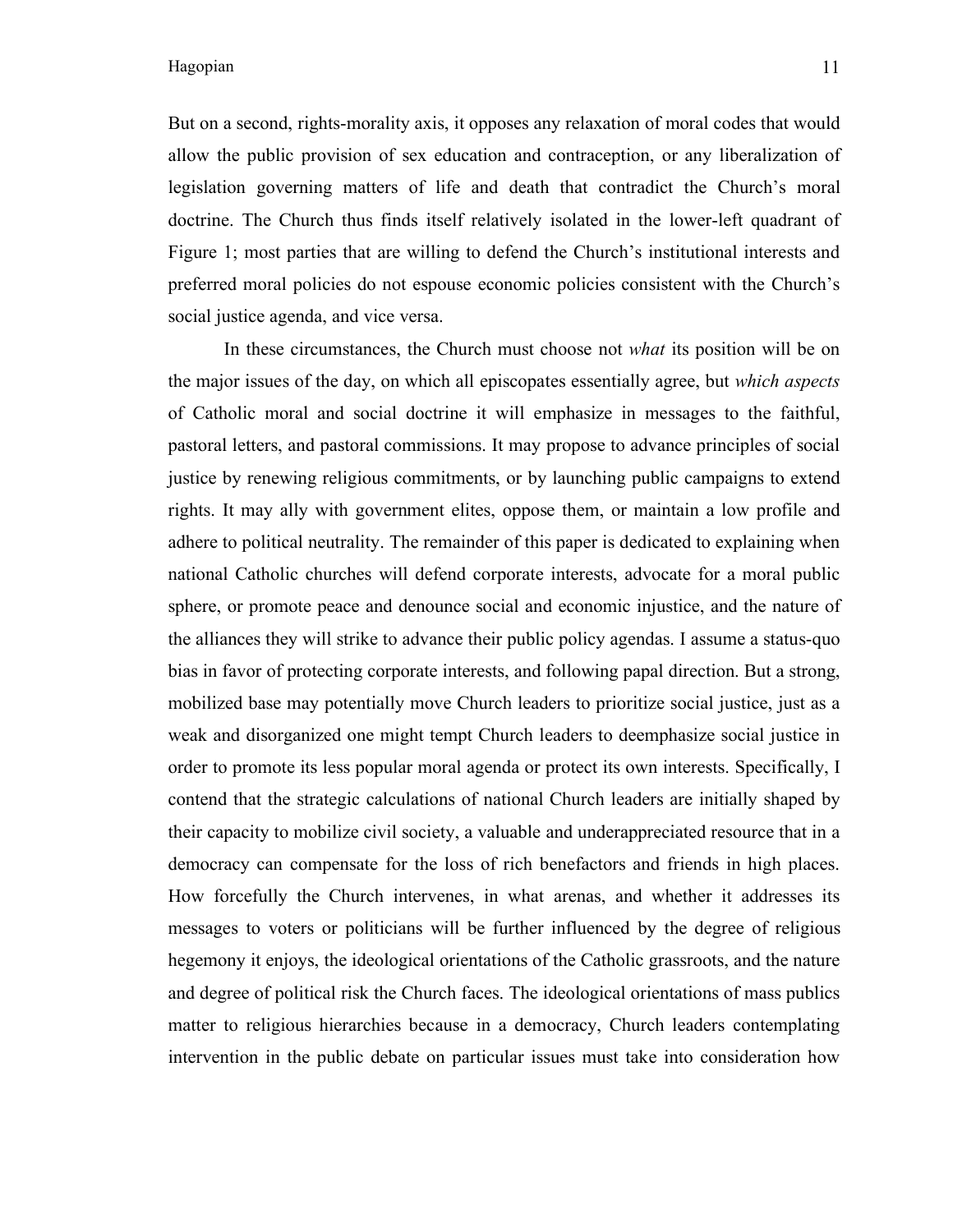much support they have or opposition they will face from Catholics and non-Catholics alike.

# **Mobilizing Society**

The Church's ability to mobilize its rank and file for political action depends on the density of voluntary associations and the degree to which membership in secular civic and religious associations overlaps. The intuition is that if lay and religious Catholic activists are present in human rights, women's, and youth groups, as well as in political parties and community associations, they will infuse these organizations with Catholic principles and spread Church influence beyond the orbit of regular churchgoers. Indeed, comparative research confirms that members of churches are generally far more likely to belong to other civic and especially political associations than people who are not, and that religiosity has a "powerfully positive effect" on formal associational memberships.<sup>20</sup>

The density and overlap in secular and religious civic associations is in part a result of the actions of dictators and Church leaders during the experience of authoritarianism. In the half dozen countries (including Argentina) in which national episcopates abandoned civil society to dictators determined to squash labor unions and autonomous associations and remand people to their private lives, social capital was destroyed and religious networks severely weakened. With 27 percent of respondents to the World Values Survey claiming membership in any political, civic, or class organization, Argentine civil society was in fact the least densely organized of the four countries. It was also the least penetrated by Church members, as only 15 percent of trade union, professional association, and political party members also belonged to religious organizations (see Table 1). Where, on the other hand, Catholic churches provided sanctuary to inchoate civic, human rights, and religious associations, they gained an advantage but not a guarantee that once the veil of repression was lifted, religious leadership of civil society organizations would continue. In Chile, activists who were not really tied to the Church vacated the religious orbit when political space was opened for secular associations, and civil society became estranged from the Church that had sheltered it. Today a mere nine percent of Chilean Catholics donate one percent of their salaries to the Church, and in a sweeping study of social movements in the late 1990s, not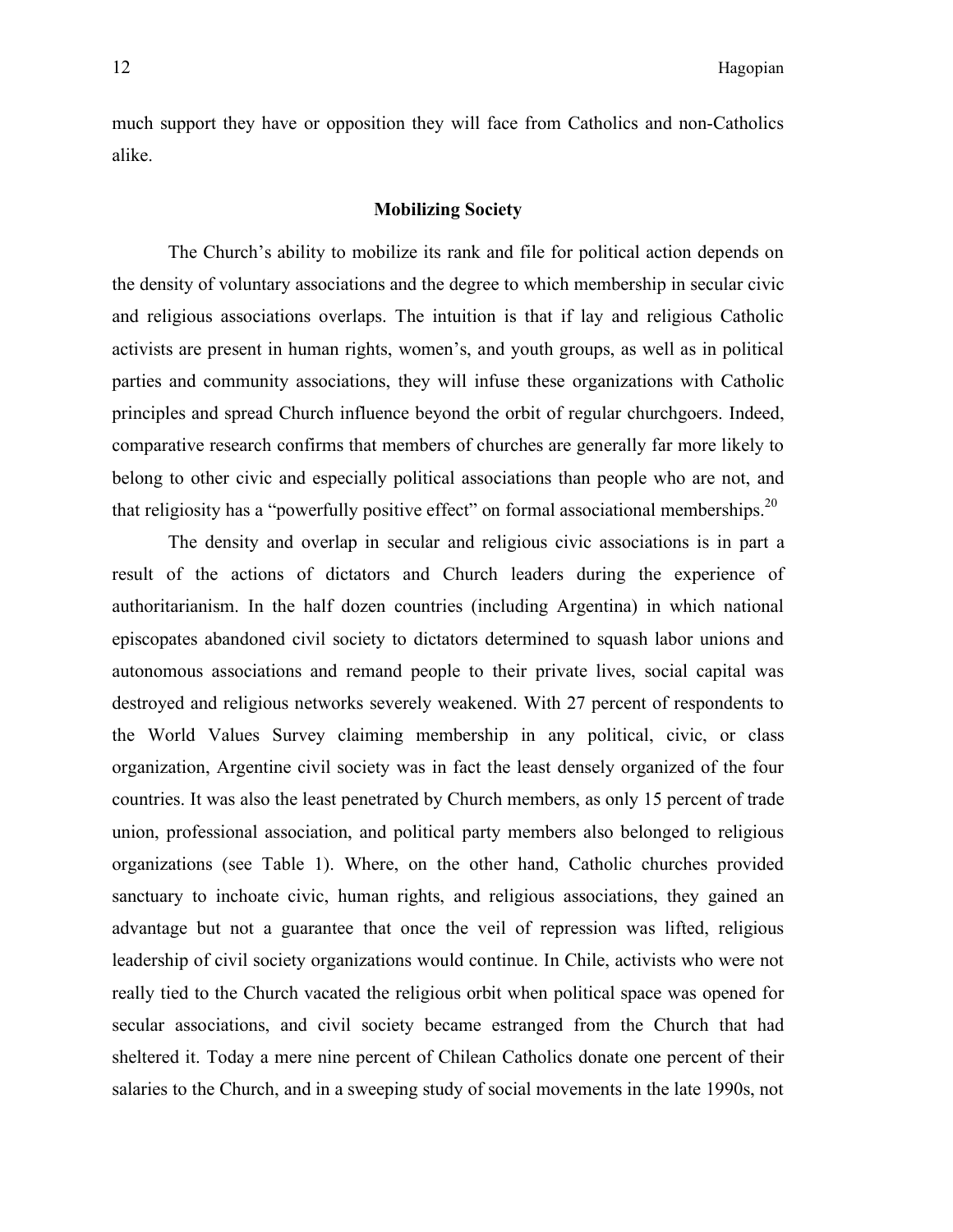#### **TABLE 1**

#### **Summary of Variables**

|               | Memberships          | Overlapping              | Capacity to           | Competition    | Secularism $\frac{6}{6}$   | <b>Religious</b> | Mean left-right             | Percent          |
|---------------|----------------------|--------------------------|-----------------------|----------------|----------------------------|------------------|-----------------------------|------------------|
|               | in civil             | memberships <sup>b</sup> | mobileze <sup>c</sup> | $%$ self-      | that practice at           | hegemony'        | self-                       | favoring radical |
|               | society <sup>a</sup> | (b)                      | $(a \times b)$        | identified     | least once a               | $(d \times e)$   | identification <sup>g</sup> | change of        |
|               | (a)                  |                          |                       | Roman          | $\text{week}$ <sup>e</sup> |                  |                             | society          |
|               |                      |                          |                       | Catholics) $d$ |                            |                  |                             |                  |
| Argentina     | 27                   |                          | Low                   | 79             | 24                         | Low              | 6.11                        |                  |
| Chile         | 47                   | 23                       | Medium                | 54             | 38                         | Medium           | 5.48                        |                  |
| <b>Brazil</b> | 49                   | 38                       | High                  | 70             | 36                         | Medium           | 5.94                        | 21               |
| Mexico        | 49                   | 39                       | High                  | 74             | 62                         | High             | 6.75                        | 16               |

<sup>a</sup> Total membership in three civic (social welfare for the elderly, youth work, and health), six political (political parties; local community action; human rights, environmental, and women's groups; and the peace movement), and two class organizations (labor unions and professional associations), as reported in the 2000 round of the World Values Surveys for Argentina, Chile, and Mexico. The Brazilian figure is derived from the 1990 World Values Surveys, as these questions were not asked in Brazil in the 2000 round.<br><sup>b</sup> Percent of members of trade unions, professional associations, and political parties who also belong to church organizations in Argentina, Chile, and Mexico,

as reported in 2000 round of World Values Surveys, and who also work for a religiously based charitable association in Brazil, as reported in the 2002 Brazilian

National Election Study. (Comparable data on overlapping memberships in civic and other political associations are not available for Brazil.)<br>
<sup>c</sup> Classification scheme based on multiplying memberships in civil society by

Mexico = 19).<br>
<sup>d</sup> World Values Surveys, 2000 round.<br>
<sup>e</sup> Word Values Surveys, 2000 round.<br>
<sup>F</sup> Classification scheme based on multiplying percentage of self-identified Roman Catholics by the percentage that self-report a

<sup>g</sup> Based on location on left-right ideological spectrum in 2000 round of World Values Surveys (where 1 equals far left and 10 far right), significantly correlated with position on abortion, income equality, and government

<sup>h</sup> Percentage of self-identified Catholics who responded "Our society must be radically changed by revolutionary action" to the question "On this card are three basic kinds of attitudes concerning the society we live in. Please choose the one which best describes your own opinion." (Other options included "Our society must be gradually improved by reform," and "Our present society must be valiantly defended against all subversive forces.")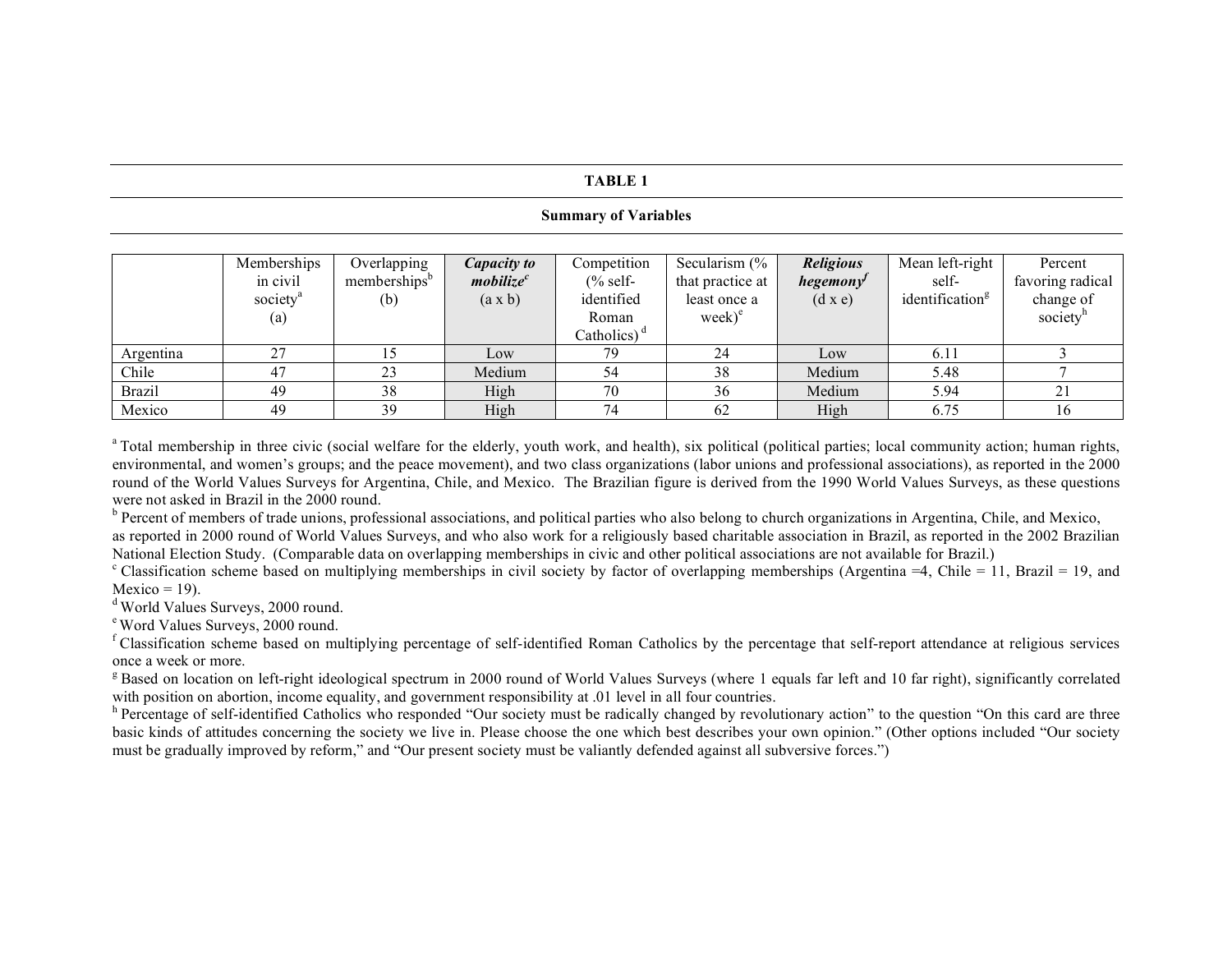one mention was made of any Church linkages to labor unions, professional guilds, student organizations, and environmental movements. $^{21}$  In 2000, 47 percent of Chileans reported belonging to one or more civic, political, and class organizations, but just 23 percent of members of union, parties, and professional associations also belonged to churches.

In Brazil, by contrast, lay Catholics in left politics who participated intensively in CEBs and worked with pastoral commissions during the dictatorship—whose activism had a religious foundation and whose alliances with Church leaders were based on shared aspirations and visions, not mere political expedience—did not leave the Church after redemocratization, enabling a dense web of interlocking religious and secular civic organizations to survive. Today Brazil's civil society is one of the most vigorous in all of Latin America. In 1990, 49 percent of respondents to the World Values Survey claimed membership in a civic, political, or class organization, and in 1993, 40 percent of women and 31 percent of men reported belonging to a CEB. In that same survey, 28 claimed to belong to at least one voluntary association, 18 to two, and 20 to three or more.<sup>22</sup> There is strong reason to believe that membership in civil society associations grew in the 1990s. In 2002, membership in trade unions and professional associations was reported at 19 and 13 percent, respectively (up from 6 and 5 percent in 1990). <sup>23</sup> There is also evidence of a high degree of cross-fertilization of religious and civic associations. Thirty-eight percent of members of unions, parties, and professional associations also worked for religious charitable organizations, and a "significant part of the leadership" of the Landless Rural Workers' Movement (MST) is reported to have originated in the youth pastorals of the Catholic Church."<sup>24</sup> In Mexico, where the Church worked with human rights groups through the 1980s and 1990s to oppose corruption, push for fair elections and institutions to guarantee them, and advance democratization, a space for religious activism in politics and society has been preserved, as in Brazil. In 2000, 49 percent of survey respondents reported belonging to at least one organization; especially vibrant were local community action groups, human rights, women's, environmental, and peace movement associations. The rate of overlapping membership in class associations and parties (39 percent) was also higher than in Argentina and Chile. Catholic Church members in Mexico also dominated local community action groups and human rights groups (comprising two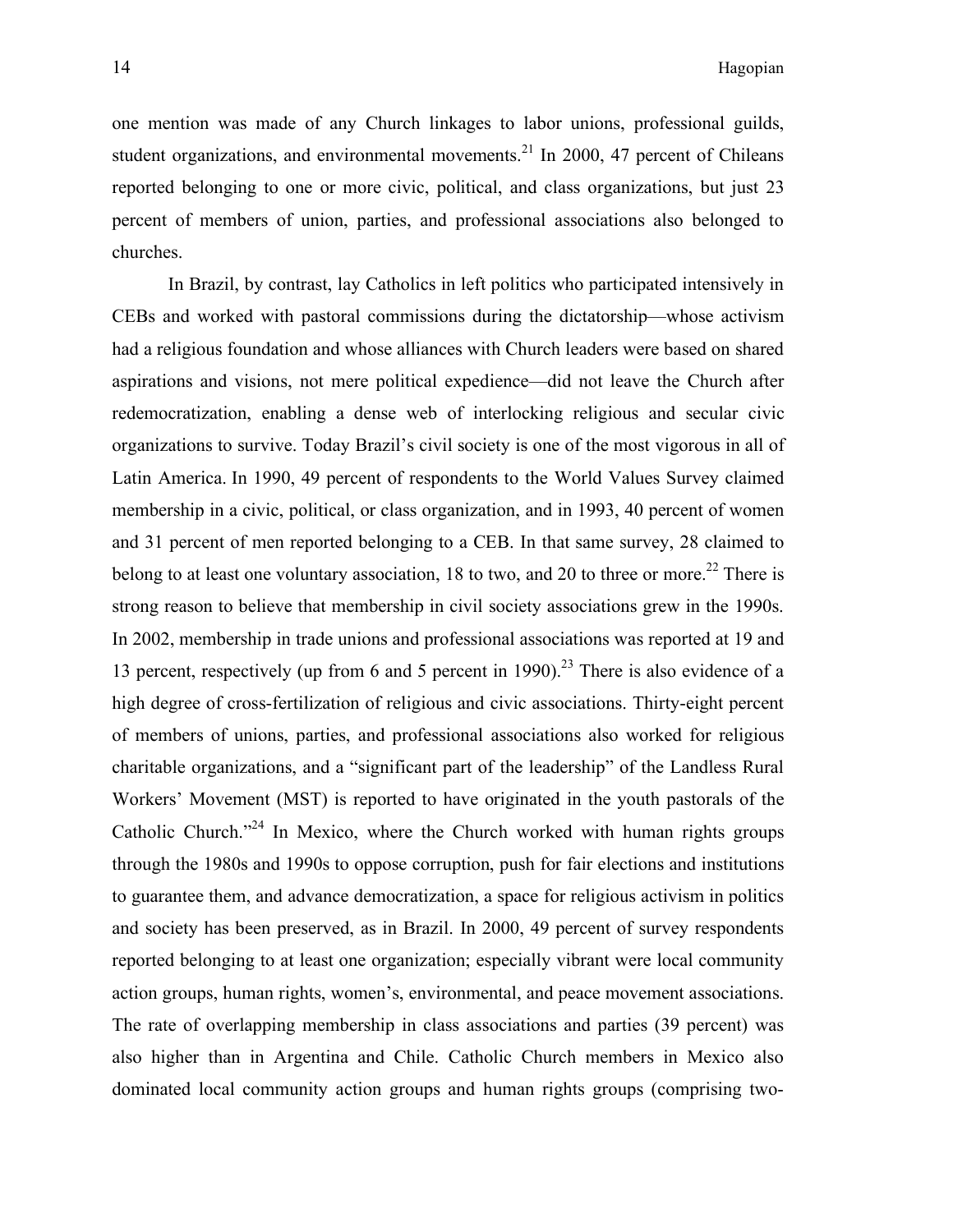thirds of total membership), as well as women's groups, the peace movement, and health care organizations (with nearly 60 percent of the membership).

Thus in Argentina and Chile, political, class, and civic associations are not penetrated by Catholic activists, and the Church's capacity to mobilize Catholic civil society is weak to moderate. In Mexico and Brazil, civil society is more densely organized and, more importantly, organized by religious workers, and the Church is better able potentially to mobilize civil society—but for what?

#### **Religious Hegemony and Political Orientation**

In democratic times when Catholic politicians are more responsive to constituents than to bishops, the Church's strategic options are influenced not merely by strength in the ranks but also by the degree of religious hegemony they enjoy and the political and ideological orientation of Catholic (and other) voters. Taking two measures of religious hegemony—the percentage of the population that self-identify as Roman Catholics, and the percentage that participate in religious services at least once a week—religious hegemony is lowest in Chile, where only 54 of the population is nominally Catholic, and highest in Mexico, where Protestant competition is weaker and society less secular; 62 percent of Mexicans report attending religious services at least once a week. I have classified Argentina, where religious competition and rates of religious practice are low, and Brazil, where competition is greater and religiosity moderate, as cases of medium hegemony.

Where hegemony is contested, what ordinary Catholics believe matters more for the direction the Church takes. In all four countries Catholic respondents to the World Values Survey were strongly opposed to abortion and moderately so to homosexuality and euthanasia, but they are less persuaded about the moral perils of sex education, divorce, and contraception.<sup>25</sup> In Argentina, over four-fifths of respondents in one poll thought it was important to teach sex education in the schools—and most did not think the Church should speak up on the issue.<sup>26</sup> In Chile, the legalization of divorce was supported by three-fourths of the population and nearly half of Catholics.<sup>27</sup> In Brazil, only around 10 percent of Catholics welcomed the Church's imposition of its moral vision on the faithful in the areas of family planning, second marriages, and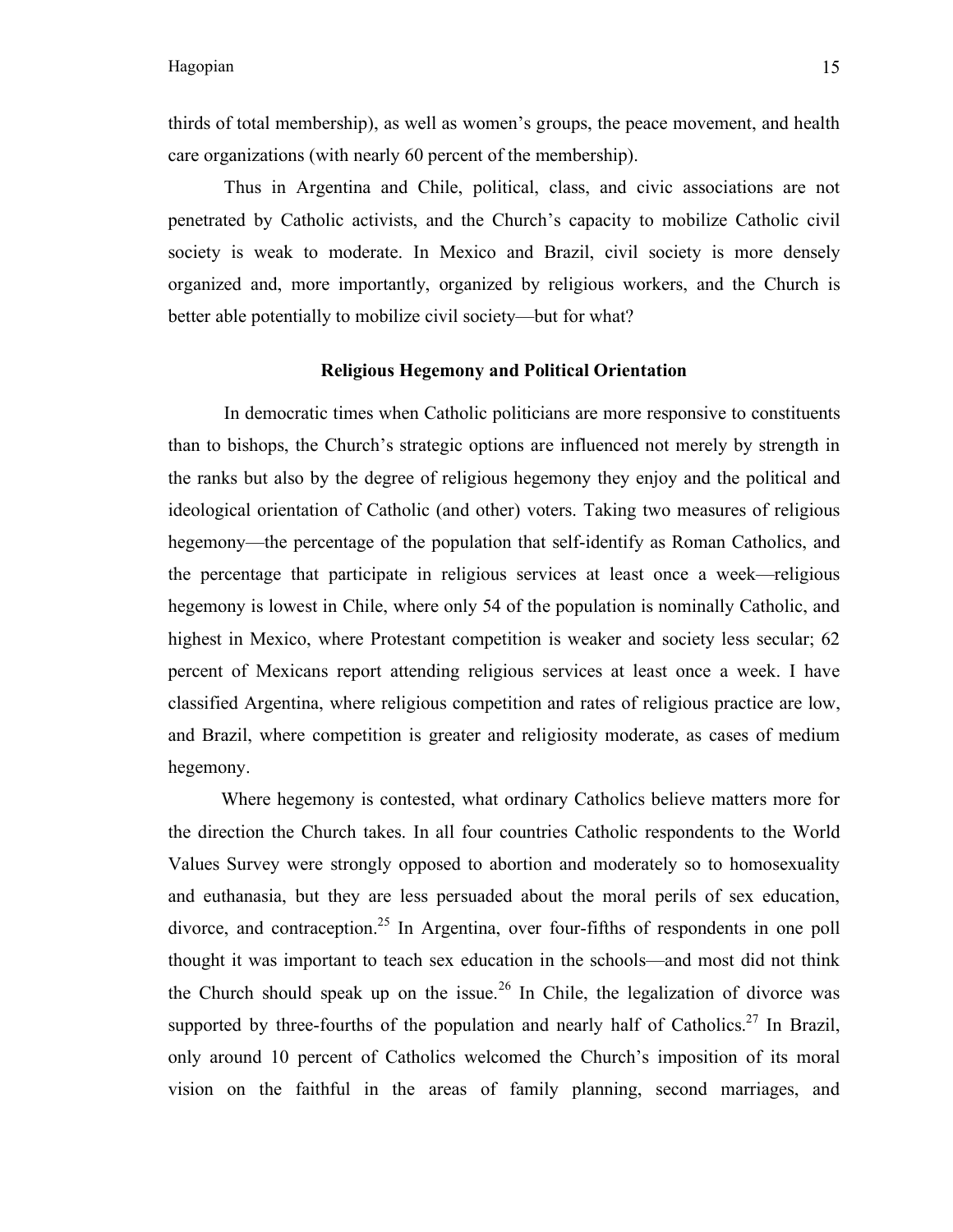contraception.<sup>28</sup> Catholics also tend to favor greater income equality; greater government ownership of business and industry; the state taking more responsibility to provide for people; and changing society radically or through gradual reform. These views on questions of fundamental social justice are important because Latin American voters identify economic and social issues such as unemployment, poverty, economic crisis, personal security, and access to health and education as more salient than moral ones. In twelve major Latin American countries from 2001 to 2004, moral issues were not named by survey respondents among the five most important problems facing the country in a single one.<sup>29</sup> Voting their pocketbooks, Catholic electors do not uniformly identify with political parties such as the Mexican National Action Party (PAN) that defend the institutional interests of the Church and align fairly closely on moral issues to the positions of the upper clergy, and more significantly, they do not uniformly oppose parties that do not.<sup>30</sup> In Chile, despite the fading of the religious cleavage and the efforts of the parties of the right to court the religious vote and the support of religious leaders on moral issues, self-identified Catholics still express more affinity with the centrist Christian Democratic Party and its coalition partners on the left than the parties of the right. 31

In ideological terms, Chilean Catholics place themselves significantly farther to the political left (with a mean response of 5.48 on the standard left-right scale) than respondents in the other countries, and Mexicans farther to the right (6.75). The mean scores of Brazilians  $(5.94)$  and Argentines  $(6.11)$  are not statistically significantly different, but 27 percent of Brazilians identified themselves on the left (from one to four), compared to 12 percent in Argentina, and 28 percent of Brazilians expressed an affinity with the Workers' Party.<sup>32</sup> Brazilian and Mexican Catholics were more open to changing society radically through revolutionary action (21 and 16 percent, respectively) than Chileans and Argentines (7 and 3 percent, respectively).<sup>33</sup>

Now we are ready to map national Church responses to the contemporary strategic dilemma. On the left-hand side of Figure 2, where mobilizing capacity is low, Church leaders tend to rely on conservative political elites to protect the Church's corporate interests and restore moral authority and the principles of faith to the public sphere. If necessary, they will forfeit or deemphasize their own social justice agenda. In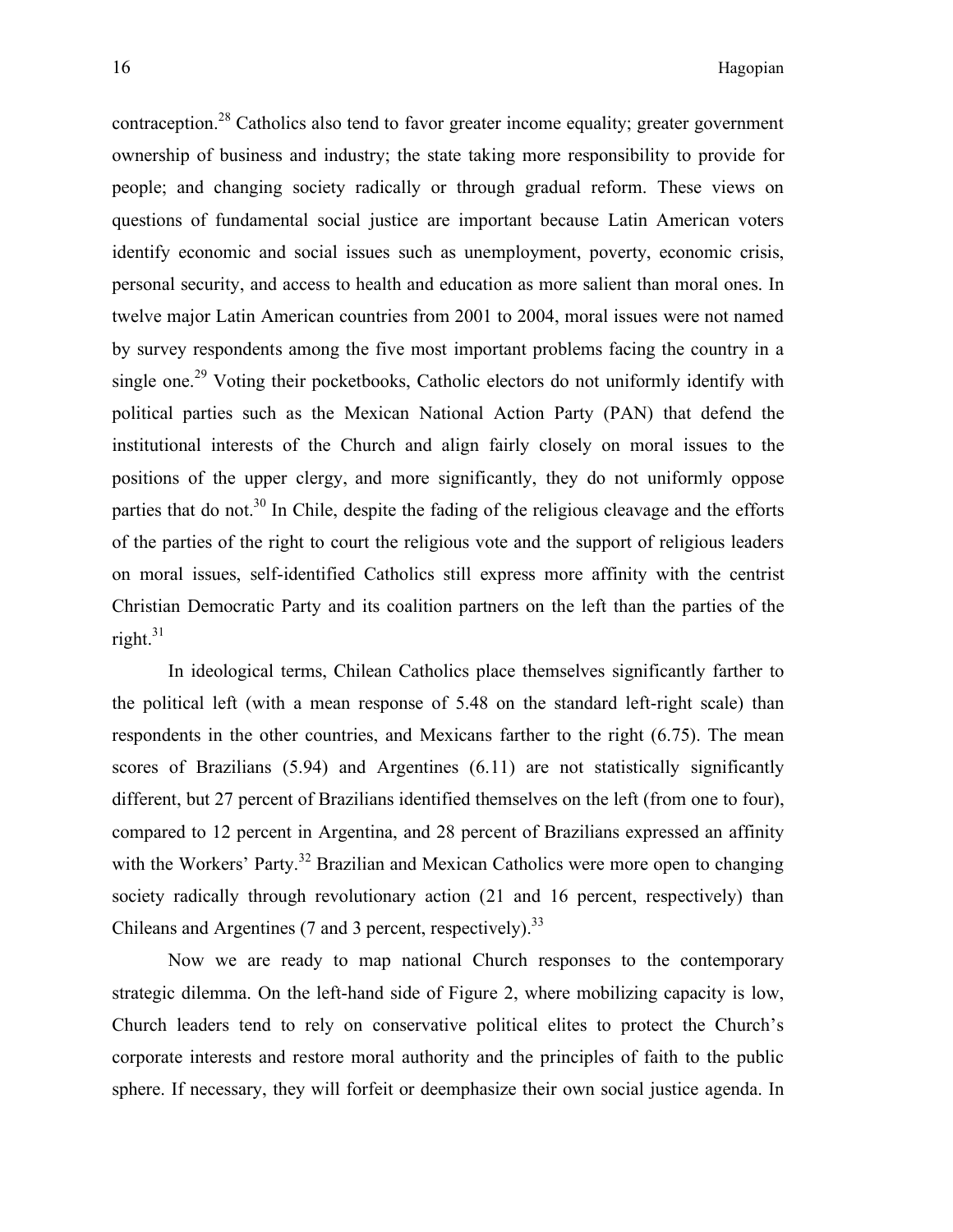these societies, Catholic voters tend to be oriented toward the left, but the ideological self-placement of Catholics matters less in determining Church positions and influence than levels of religious hegemony and whether parties in power are friends or foes of the Church. In Chile, where society is increasingly secular and plural, Catholic Church leaders refrain from attacking politicians sympathetic to Church privileges and moral doctrine, as well as those who are not, a position I call *"defensive moralism."* On the other hand, in Argentina—where, even though they may have little capacity to mobilize the faithful, they benefit from less competition, and fewer potential votes might be lost by catering to Church demands—Church leaders may assume a stance of *"pro-active moralism,*" attacking incumbent politicians who are permissive on moral issues, hoping either to raise the electoral costs of defying the Church or to dislodge them from office.

![](_page_20_Figure_2.jpeg)

On the right-hand side of Figure 2, civil society is more densely organized and connected to the Church. If religious hegemony is low, the leverage of the grassroots is greater and where the Catholic electorate is located matters more. In Brazil, where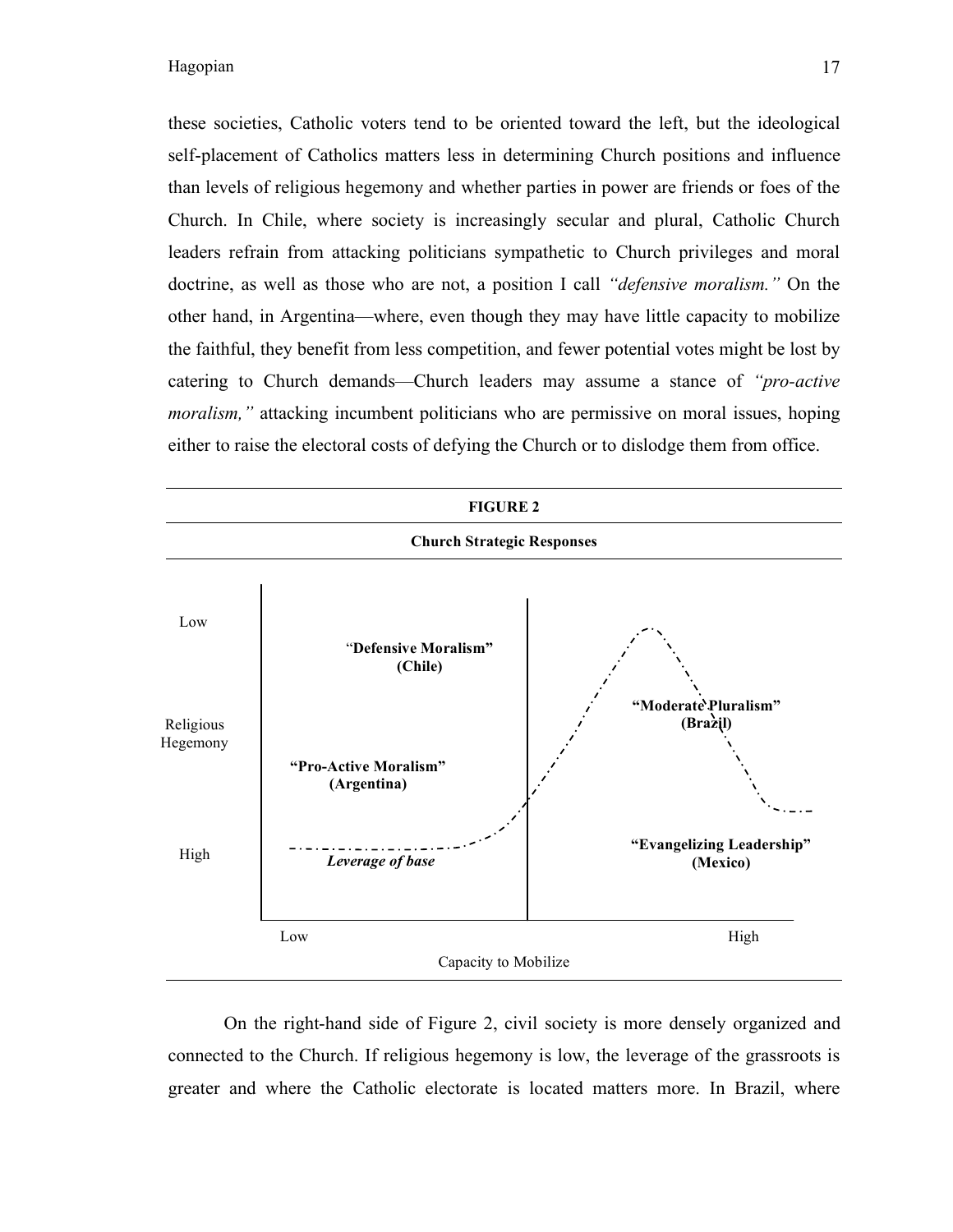Catholic grassroots opinion leans leftward and wants to move in a more progressive direction, it can pull the Church along with it toward a *"moderate pluralism."* Church leaders are reluctant to identify too closely with conservative elites, causes, and parties to achieve their moral and institutional goals, and instead support minimum wage hikes, peasant land struggles, and the cultural, economic, and political rights of indigenous peoples. On the other hand, in Mexico, where religious hegemony is high and the ideological orientations of the Catholic grassroots are more conservative and conform more closely to those of ecclesiastical authorities, the Church has a greater opportunity to provide *"evangelizing leadership"* in society. The intuition here is that vibrant churches with close bonds with civil society, sufficient resources, minimal constraints from the laity, and little to fear from religious competitors and secularism can afford to reject political alliances with conservative elites in which they play the role of junior partner. They may press their own agendas and straddle the difficult political space on ethical doctrines and social teaching.

Each of these strategies carries consequences for the Church's relationship with its followers and its influence over public policy. If the Church allies with elites to defend its institutional interests and promote its moral agenda, this will accelerate the trend toward religious defection, shrink the Church's base in society, and ultimately erode further its potential influence, especially if conservative parties can mobilize voters without Church help and thus avoid alienating secular and Protestant voters by allying too closely with religious leaders. Conversely, where the Church maintains strong links with well-organized grassroots groups, faces little competition, and has a base that is more closely aligned with the full array of Church doctrine's bargaining positions, it will enjoy maximum advantage to influence public policy and speak out accordingly. Where the Church's political alliances are more varied and it is embedded in a plural civil society, the Church, and democracy, will reflect that pluralism. Next, I apply the framework to the four cases.

#### **BISHOPS RESPOND: PATTERNS AND EVIDENCE**

All Catholic bishops, without exception, forcefully uphold Church teaching on human life from conception to natural death. Each bishops' conference stridently opposes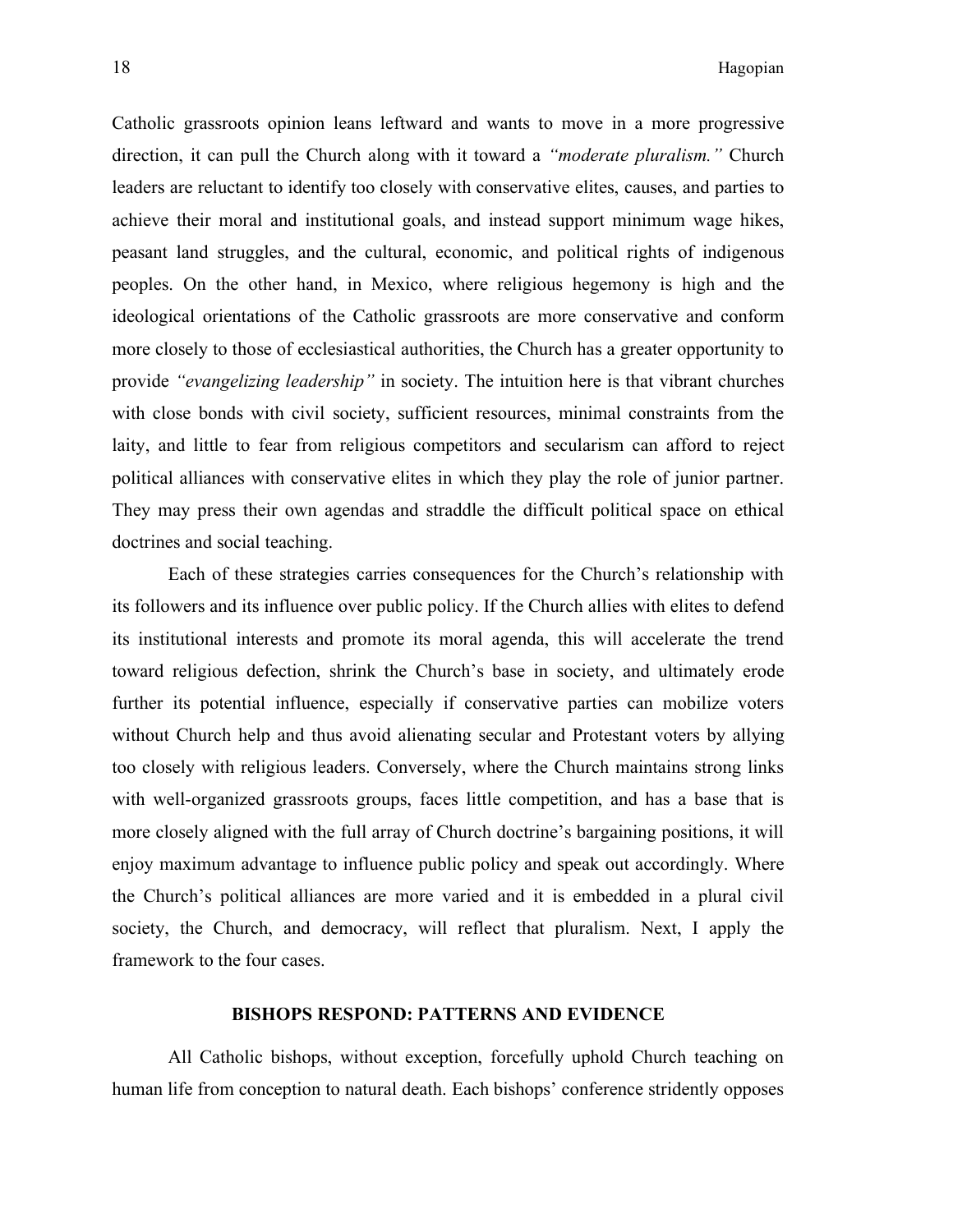embryonic stem cell research and any form of human cloning, the availability of the morning-after-pill, any form of assisted suicide, and abortion under any and all circumstances. All heeded the Vatican's call to form pastoral commissions for migrants, support indigenous rights and land struggles, condemn poverty and inequality, and denounce the neoliberal economic model. All claim to be strictly nonpartisan, embrace democracy, and affirm the importance of informed electoral participation and honest politicians who govern transparently. All agree that state-supported religious education is necessary to guarantee genuine pluralism and the fundamental rights of parents to direct their children's education under the principle of subsidiarity. Nonetheless, each establishes its own priorities in choosing the subjects of pastoral letters, allocating scarce resources to social pastoral commissions, and guiding the faithful in their daily lives and at election time. Some, moreover, are more willing than others to clash with governments.

To classify the orientation of these four national churches according to the emphasis they placed on institutional interests, moral issues, and Catholic social doctrine in the past five years, I analyzed a total of over 620 official and unofficial documents, studies, messages, homilies, and interviews of bishops publicized on the websites of their episcopal conferences from 2000–05. I separated traditional religious messages and routine personnel appointments from those directed explicitly to the defense of corporate interests, and pronouncements on social and economic justice from those extolling the virtues of democratic participation and world peace (see Appendix). Because the universe of these documents is not entirely comparable—some conferences post homilies and messages on religious themes by individual bishops, whereas others give more weight to official documents and studies and reflections on salient public issues—and Catholic bishops do not always set their own agenda but tend to react to public policy issues of the day, we cannot necessarily draw meaningful inferences from the simple proportion of documents addressed to one theme or the other. Thus I pay special attention to the contents of official documents (e.g., pastoral letters and conference declarations), and whether messages issued by individual bishops conform to, or dissent from, the rest of the episcopate.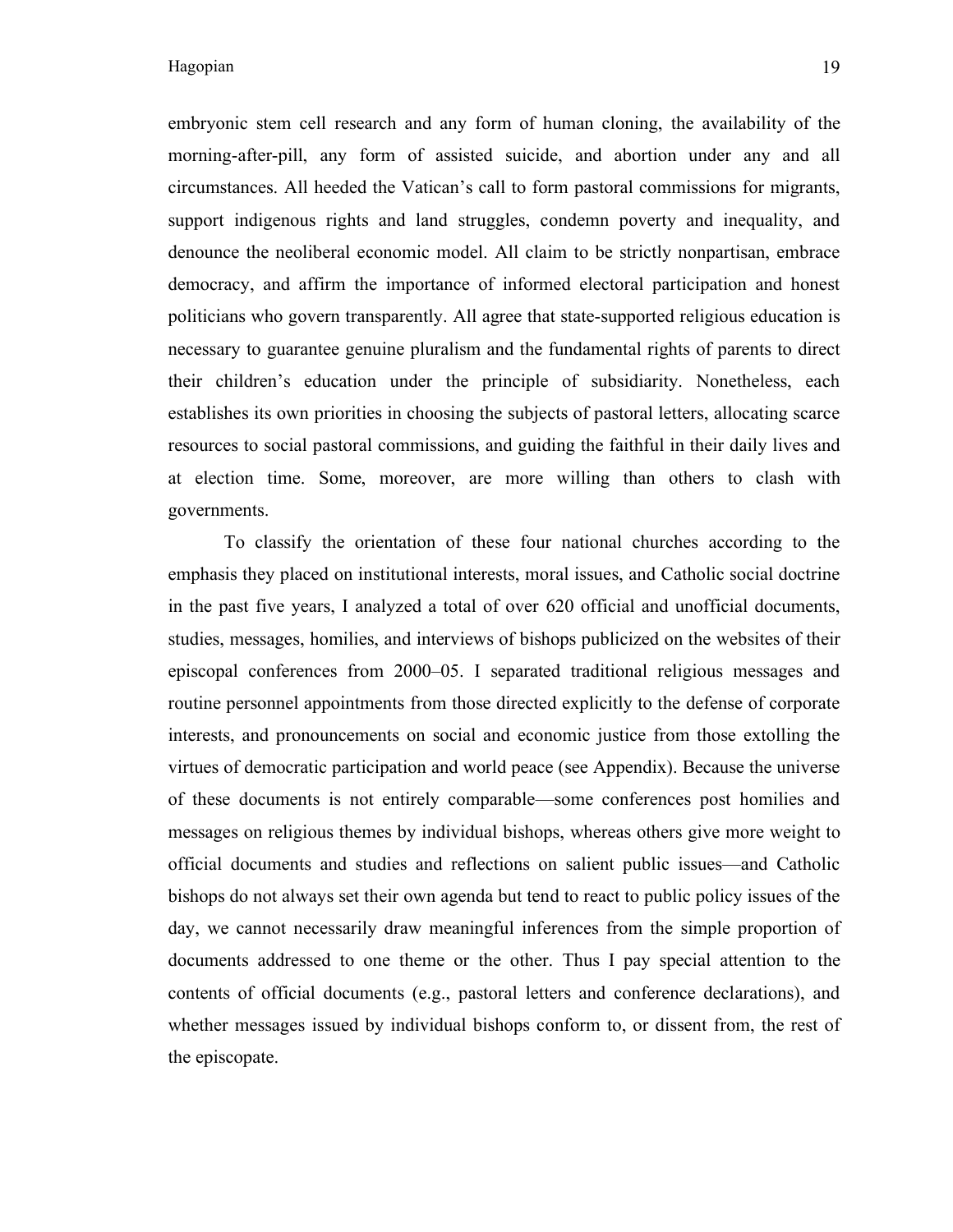# **Pro-Active and Defensive Moralism: Argentina and Chile**

The upper clergy in Argentina have spoken out on moral issues and worked to protect Church subsidies and privileges. In the wake of the collapse in 2001 of the economy, the Convertibility Plan, and the Radical government, and the rise of the antineoliberal, Kirchner wing of the Peronist party, the Church might have plausibly aligned with an angry civil society around issues of unemployment, inequality, and an antiglobalization agenda. The Church did participate "not without apprehension" in the national Roundtable of Argentine Dialogue in 2002, but its advocacy of social justice was muted. While the bishops denounced neoliberalism, they did so for the deleterious impact that the laws of the market and profit incentives had on undermining the value of work and encouraging tax evasion and political corruption. Poverty and exclusion were viewed as symptoms of, and following from, a moral crisis, which two key pastoral documents identified as rooted in a "secularist cultural dimension" that carries ideologies of moral relativism with respect to the "the concepts of marriage and the family, certain perceptions of gender, and new models of relationship between the sexes."<sup>34</sup> They especially condemned the media for publicizing violence and destroying the family. Though they decried social exclusion and upheld the rights to shelter, employment, education, health, and of indigenous peoples, they only condemned inequality once the Kirchner administration proposed introducing sex education in public and private schools.<sup>35</sup> In the two-year cycle from 2004 to 2005, of two dozen bishops making pronouncements, only one retired bishop, Miguel Hesayne of Viedma, spoke out on what could be construed to be a social justice agenda. Most episcopal messages promoted evangelization, warned of a crisis of values, and specifically opposed the legalization of abortion in cases of rape and assisted reproduction.

Chile's bishops, bereft of grassroots support and facing two consecutive agnostic Socialist presidents, also prioritized the Church's corporate interests and emphasized its moral agenda. Church leaders condemned President Lagos, the Concertación, and Catholic politicians who made possible the 2004 Marriage (divorce) Law, the morningafter-pill, and the Lagos government's anti-AIDS campaign that distributed condoms as expensive, potentially ineffective, encouraging of sexual promiscuity, and aimed at undermining Church moral authority. They even opposed a Ministry of Education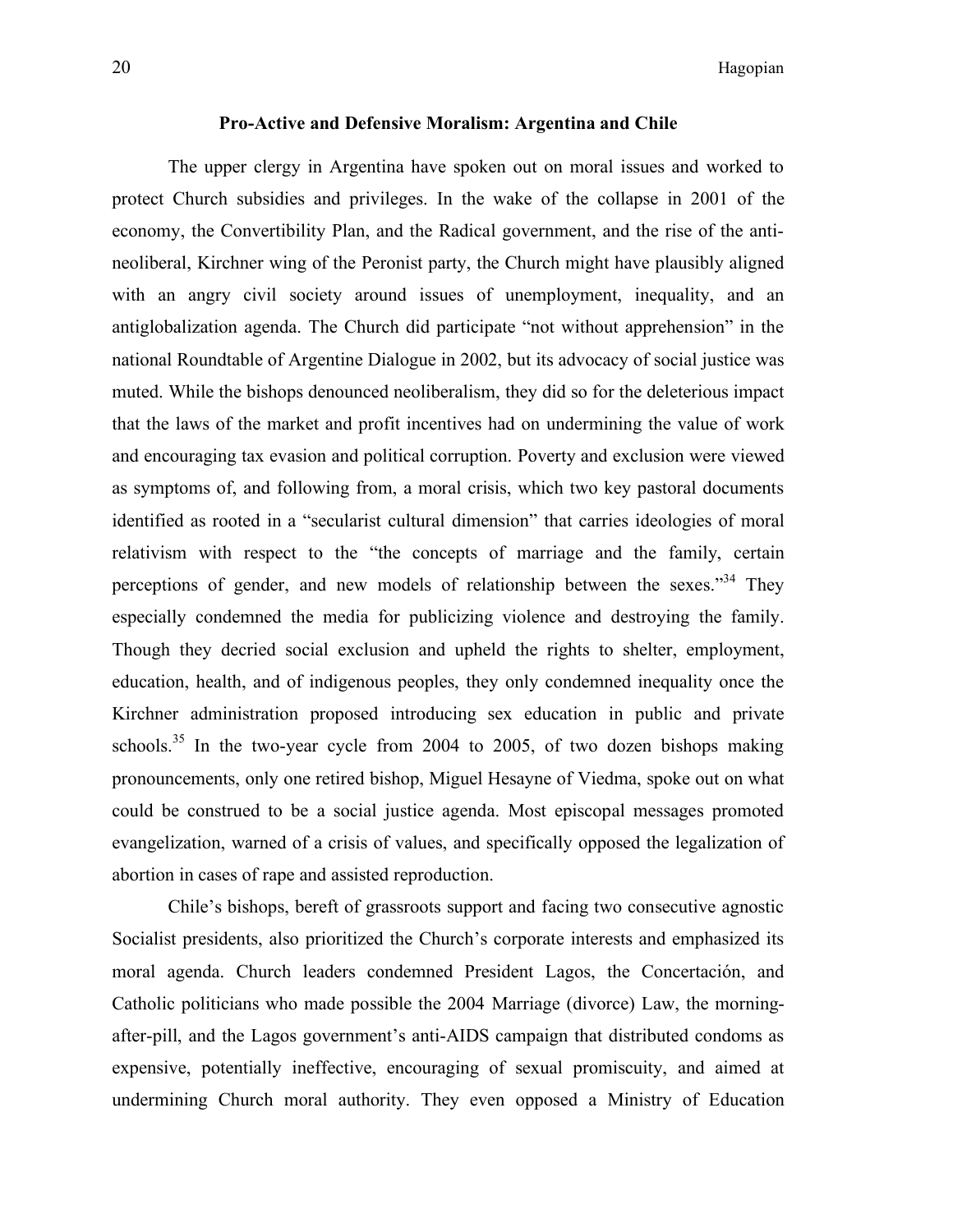regulation requiring all schools to provide access and services to pregnant girls on the grounds that it constituted state interference in religious education. The most significant pastoral letter of this period celebrates the family, and warns of the potential burden that falling birth rates will place on the nation's pension system.<sup>36</sup> In a set of coordinated Independence Day messages in 2004 and 2005, bishops gave thanks for economic prosperity, good copper prices, and a new health law. Only 11 percent of messages in 2004 focused on social justice issues, compared with 22 percent that addressed moral and cultural issues, and those that spoke about equality focused on equality of opportunity. Three-fifths addressed institutional issues, not the least because the Chilean Church was wracked by its own sexual abuse scandal in 2004. On the relatively few occasions it spoke out on politics, its predominant message to Catholics was that democratic pluralism could not fail to recognize natural, moral principles; along with human rights for ethnic and religious minorities, opportunities for youth, fair wages, and the reduction of inequality, Chilean bishops identified as issues of overriding importance the dignity of life from conception, the benefit of families founded in the union of a man and a woman, and support for biological maternity.<sup>37</sup>

#### **Moderate Pluralism: Brazil**

In a densely organized civil society with intense religious competition and a leftleaning Catholic electorate such as Brazil, the national episcopate may speak out on moral issues but is constrained from straying too far from its social justice commitments. In more than five dozen statements, the Conference of Brazilian Catholic Bishops (CNBB) roundly criticized the Biosecurity Law legalizing embryonic stem cell research and the legalization of abortion in cases of anencephaly. Yet, in contrast with the bitter campaigns waged by bishops in Argentina and Chile to stop the distribution of condoms in schools, in 2003 Brazilian bishops—though disagreeing with the government's program to do the same—applauded the motives behind it, and four months later even had to clarify that on no occasion did anyone official representing the CNBB affirm that condoms were the "lesser of two evils."<sup>38</sup>

The Brazilian bishops most sharply distinguished themselves from other Conferences in their political messages and campaigns. Whereas other episcopates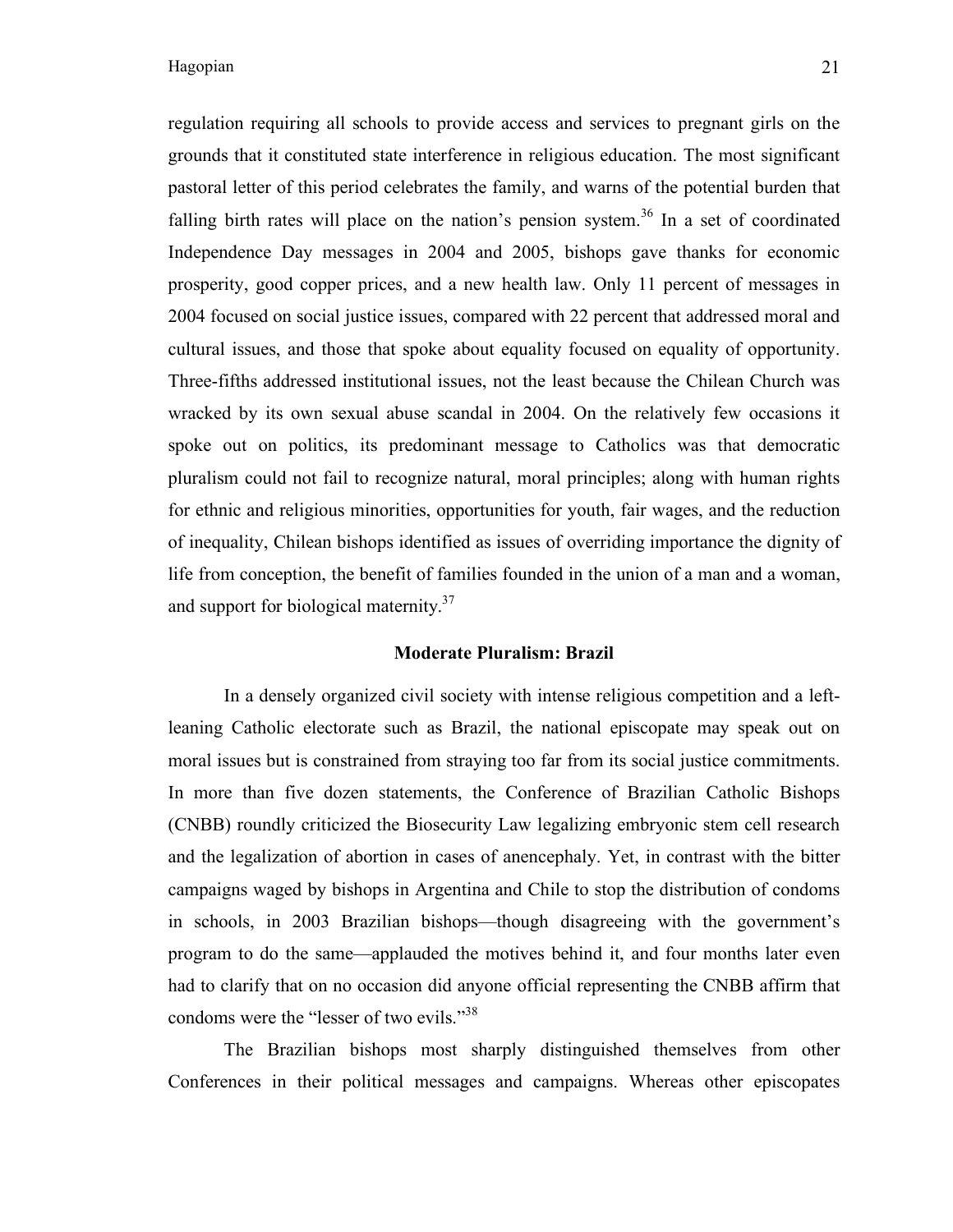instructed voters to support politicians who respect life above all else, Brazilian bishops emphasized a politician's honesty, competence, and commitment to the poor. During the 2002 presidential and 2004 municipal election campaigns, Brazilian bishops urged Catholics not to sell their votes but to back candidates committed to the Church's social doctrine. They aimed through the "Your vote does not have a price, it has consequences" campaign and "Faith and Politics" groups to promote programmatic political parties, make government transparent and accountable by monitoring public officials and holding them accountable, and foster pro-poor public policies. Bishops prepared voters for the 2004 municipal elections by publicizing the functions of mayors and city councilors, and identifying the issues on which voters should familiarize themselves with the candidates' positions.

CNBB statements sounding a social justice theme were also more forceful and specific than those of other episcopates. In 2005 the bishops recalled their decades-long commitments to indigenous rights, agrarian reform, and workers' causes. Indeed, the Pastoral Land Commission (CPT) played a key role in documenting violence against landless peasants seeking redress and to organize. Bishops traced the Lula government's agrarian reform plan and Zero Hunger project to their own Campaign to Overcome Misery and Hunger, and they celebrated the decision of the Lula government to cede to 16,000 Indians the right to their traditional lands in Roraima. In contrast to the single message of one Chilean bishop on May Day, the Brazilian bishops as a conference seized upon the labor holiday to denounce labor flexibilization laws and gender-based and racially discriminatory hiring and wage policies, and to remember those who had died for "the conquests achieved after years of struggle."<sup>39</sup> And unlike the Independence Day messages of the Argentine and Chilean bishops, the CNBB issued a Power Point message for the September 7, 2005 Independence Day celebrations that featured snapshots of the "Cry of the Excluded" campaign. With not a word devoted to moral issues, the message issued a "cry for radical reform in the political system," signaled the need for party loyalty and for a "participatory and deliberative democracy" with "popular participation via social movements, unions, social pastorals, and political parties," and decried the income-concentrating and employment-reducing effects of globalization, as well as the transformation of relations between labor and capital.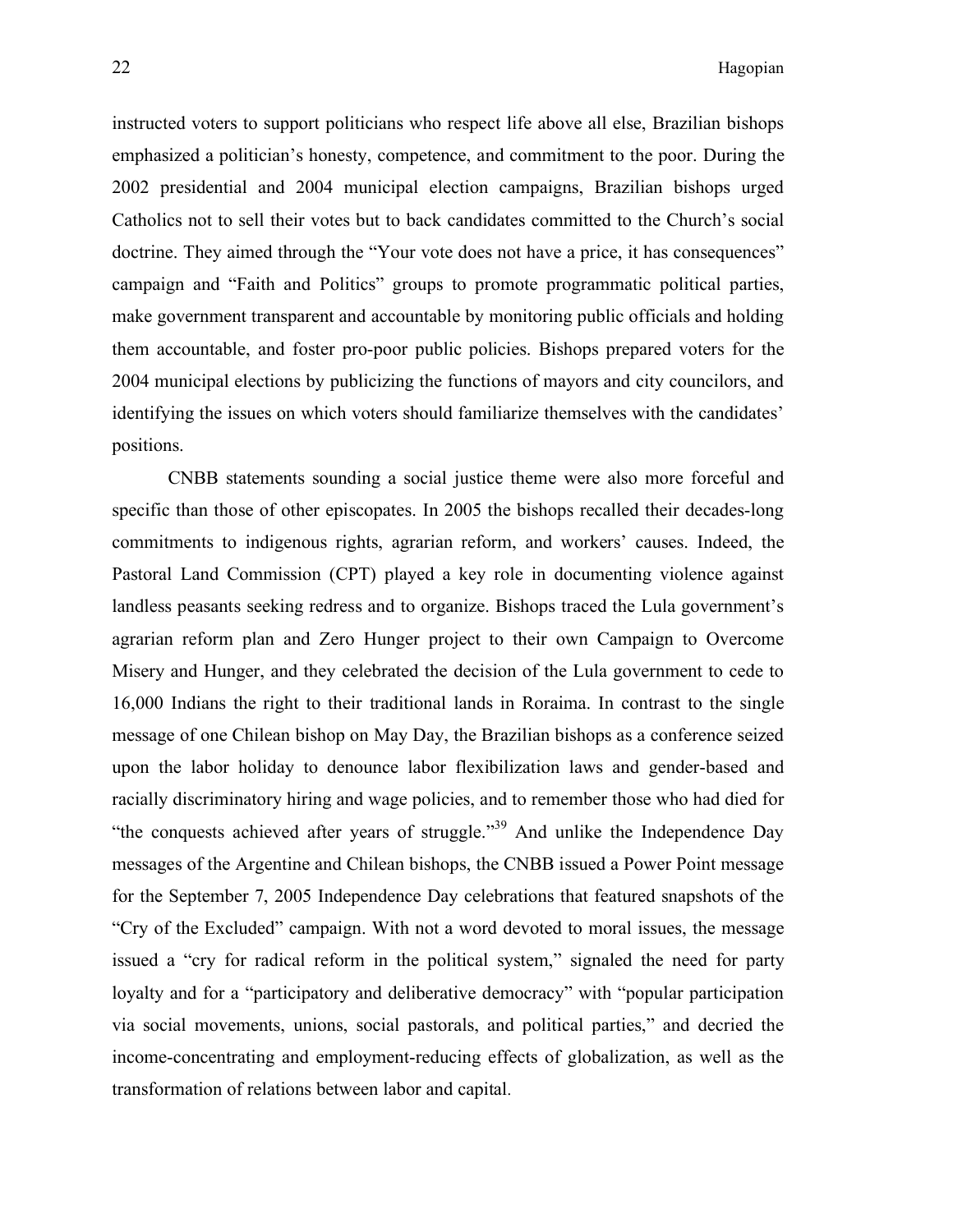Brazilian bishops also confidently assumed they could mobilize society. In laying out its campaign to stop embryonic stem cell research, the secretary-general of the CNBB wrote, "It is important that deputies feel that the votes of their constituents are at stake, and that the Church has a great capacity to mobilize society when dealing with vital questions."<sup>40</sup> A lengthy Church document issued for the 2002 electoral campaign included not merely a full list of priority themes—the eradication of hunger, respect for economic and social rights for all, and sustainable development—but also a blueprint for action for clergy and laity in CEBs and Faith and Politics groups to raise political consciousness among voters.<sup>41</sup> Following a campaign similar to the one that passed Law 9840/99, the officers of the CNBB recently put the Church squarely behind pending legislation to simply the procedures for holding popular referenda under Article 14 of the Constitution.

# **Evangelizing Leadership: Mexico**

Compared to Brazil, the Mexican hierarchy places more emphasis on the Church's moral agenda, but also criticizes the pro-Church government when it betrays Catholic social doctrine. Mexican bishops joined all Latin American episcopates in condemning a "culture of death," euthanasia, embryonic stem cell research, and abortion. Going well beyond any messages from Brazilian bishops, they denounced contraception and in-vitro fertilization, and, reminding the faithful that marriage was indissoluble, repeated that Church officials could not remarry those divorced by civil law.

Yet, as might be expected of leaders of a church with deep roots in society, Mexican bishops also spoke out in meaningful ways on democracy and social justice. For decades, the Mexican Church decried the excessive concentration of authority in the federal executive branch, party/government control of the electoral process, and the abuse of power by the PRI $^{42}$  Of 55 episcopal documents issued from 2000 to 2005, nearly twice as many (15) related to the Church's social doctrine than to moral themes (8), and another 12 addressed explicitly political themes extolling peace and democratic elections and values (the remainder were on themes related either to institutional interests or traditional religious messages). Unlike in Argentina and Chile, the Mexican hierarchy not only exhorted Mexicans to vote, and not to sell their votes, but it also instructed them to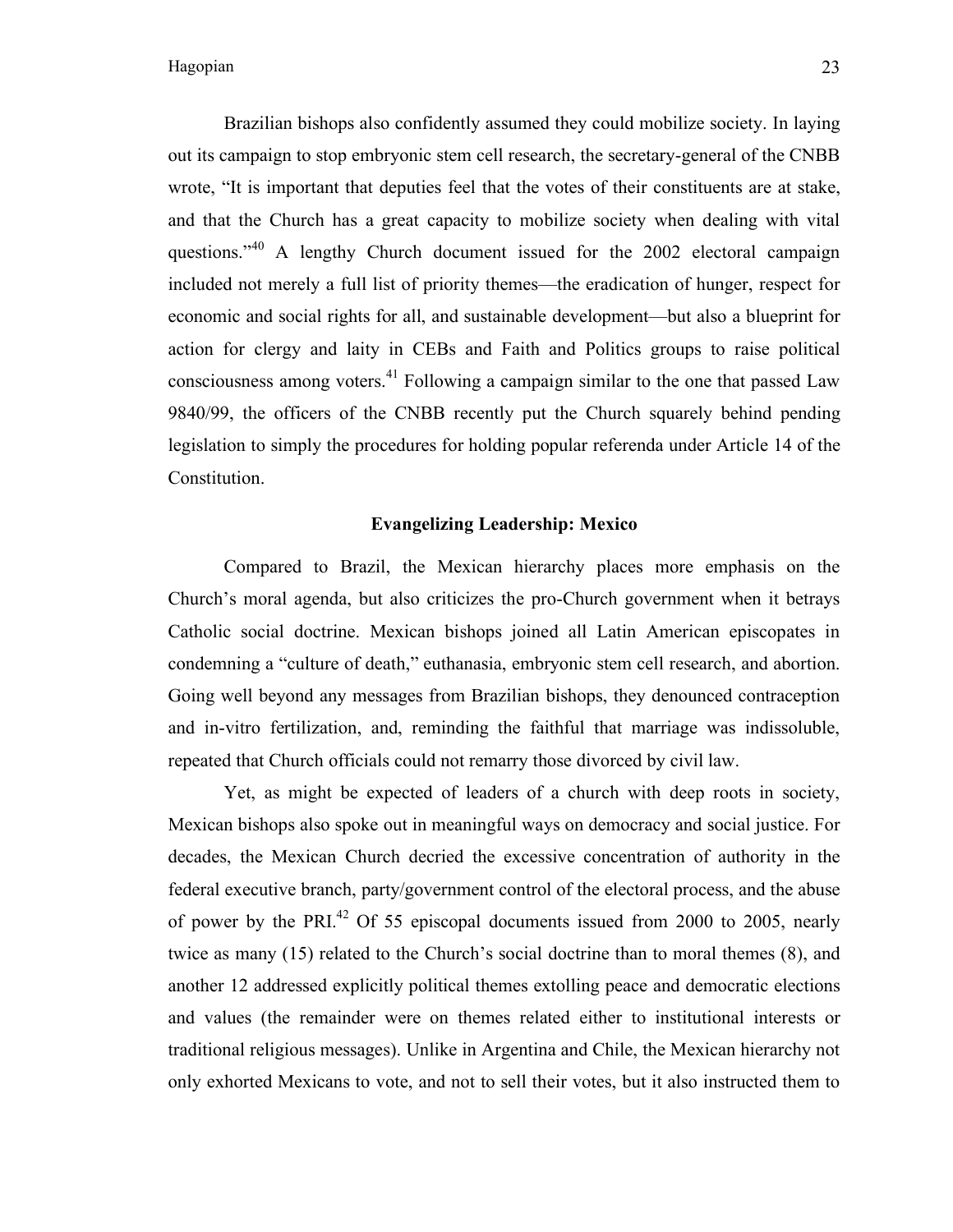be well informed about the positions of candidates and parties on various economic, social, and moral questions of the day, and that their Christian faith obligated them to work for a just society. But unlike in Brazil, it also reminded them that, in conscience, Catholic citizens should not vote for politicians that do not respect the dignity of human life, marriage, the family, and the true common good. $^{43}$ 

Mexican bishops paid more than lip service to indigenous issues; they addressed the ongoing crisis in Chiapas, and on the occasion of the beatification of Juan Diego Cuauhtlatoatzin, the Indian visited by the Virgin of Guadalupe, promoted indigenous rights and culture. They also condemned increases in the minimum wage as too small and proposals to legalize gambling as injurious to the poor. The Church was so confident of its standing in society that in 2004 bishops argued, in contravention of nearly a century of custom and law, that in order to fulfill its spiritual mission the Church should "promote religious education in various settings, lend spiritual assistance to public sector health and readjustment centers, and have a greater presence in the media.<sup>44</sup> In 2005 leading bishops in Mexico, alone among the episcopates, called for new institutional structures to better serve the people, and were self-critical about disparities in priest/parishioner ratios. 45

# **CONCLUSIONS: FROM MOBILIZATION TO INFLUENCE IN POLITICS AND PUBLIC POLICY**

Finding itself in danger of losing not only the flock, but also a distinctively Catholic social and political sphere, the Latin American Catholic Church has been challenged to mount a defense against religious and political pluralism. This article has argued that in democracies in which the Church's public policy agendas compete in political space, the solution to their national strategic dilemmas of which issues to emphasize and how to do so follow from their ability to mobilize their bases in civil society, religious hegemony, and the orientation of voters. In Argentina and Chile, the inability of national churches to mobilize a diminishing Catholic civil society has led their episcopates to prioritize moral issues. But in Brazil, the hierarchy maintains pastoral commissions to defend the economic and social rights of the poor, and it has denounced public sector corruption as vocally as it has legal abortion and embryonic stem cell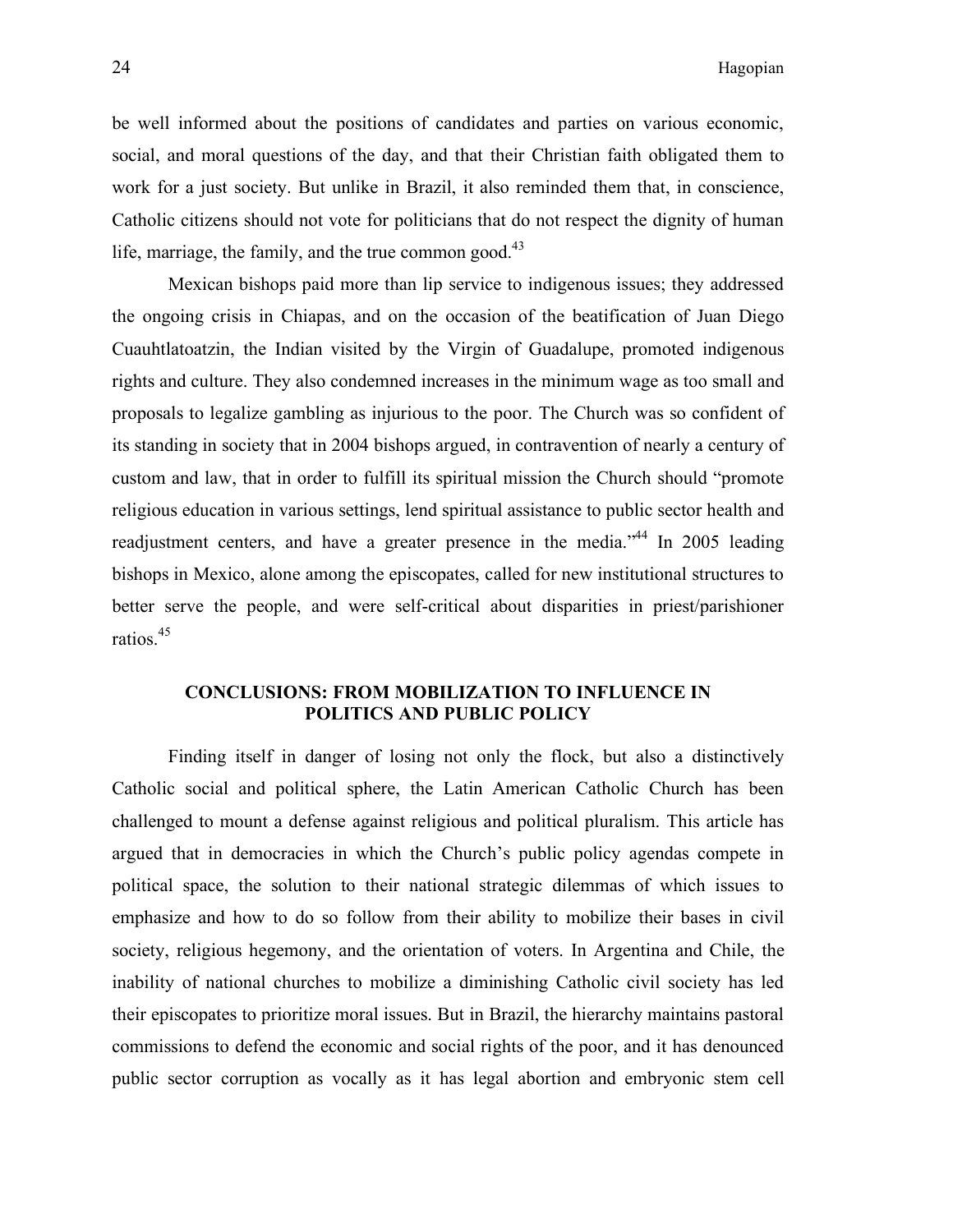research. In Mexico, where Catholic opinion also endorses the Church's moral positions to a greater degree, the hierarchy have more aggressively reminded Catholic voters and politicians of their duties to protect life above all else.

My argument has important implications for electoral politics, public policy, and the Church itself. Future electoral cleavages will depend on whether politics is defined by two separate axes of social justice and moral issues or if these collapse into one issue dimension; Church actions could tip the balance. Public policy outcomes, too, are likely to be heavily influenced by the capacity of the Church to influence the public debate. To date, the Church has lost several battles over such "soft" moral issues as the availability of the morning-after pill and embryonic stem cell research, but the outcome of the coming battles to liberalize abortion is not so clear. Clearly more research will be needed on the outcomes of not only legislation governing bioethical issues and women's rights, but also the court decisions, health ministry regulations, and enforcement of the law in provincial and municipal governments—in these and other countries.

This argument also has forward implications for both the Church's membership base and its capacity to provide evangelizing leadership. I have claimed that the more vulnerable the Church and the more it finds itself losing the battle for culture and political space, the more likely it will be tempted to ally with politically conservative elites on the right to protect its corporate interests and implement its moral agenda. The strategy of forming alliances with state actors to protect its corporate interests is more expedient than the one of building support from below. Yet, in the long run, such a strategy can be detrimental to the institution and cost it influence in shaping the terms of the public debate. The Church stands a better chance of exercising leadership on an array of issues where it can mobilize a Catholic civil society. If it can rely on its own social networks and voters, it will have more latitude to cross traditional, left-right boundaries and address issues of its choice in the public arena, to champion social justice and public morality, and to formulate a genuinely Catholic response to pluralism.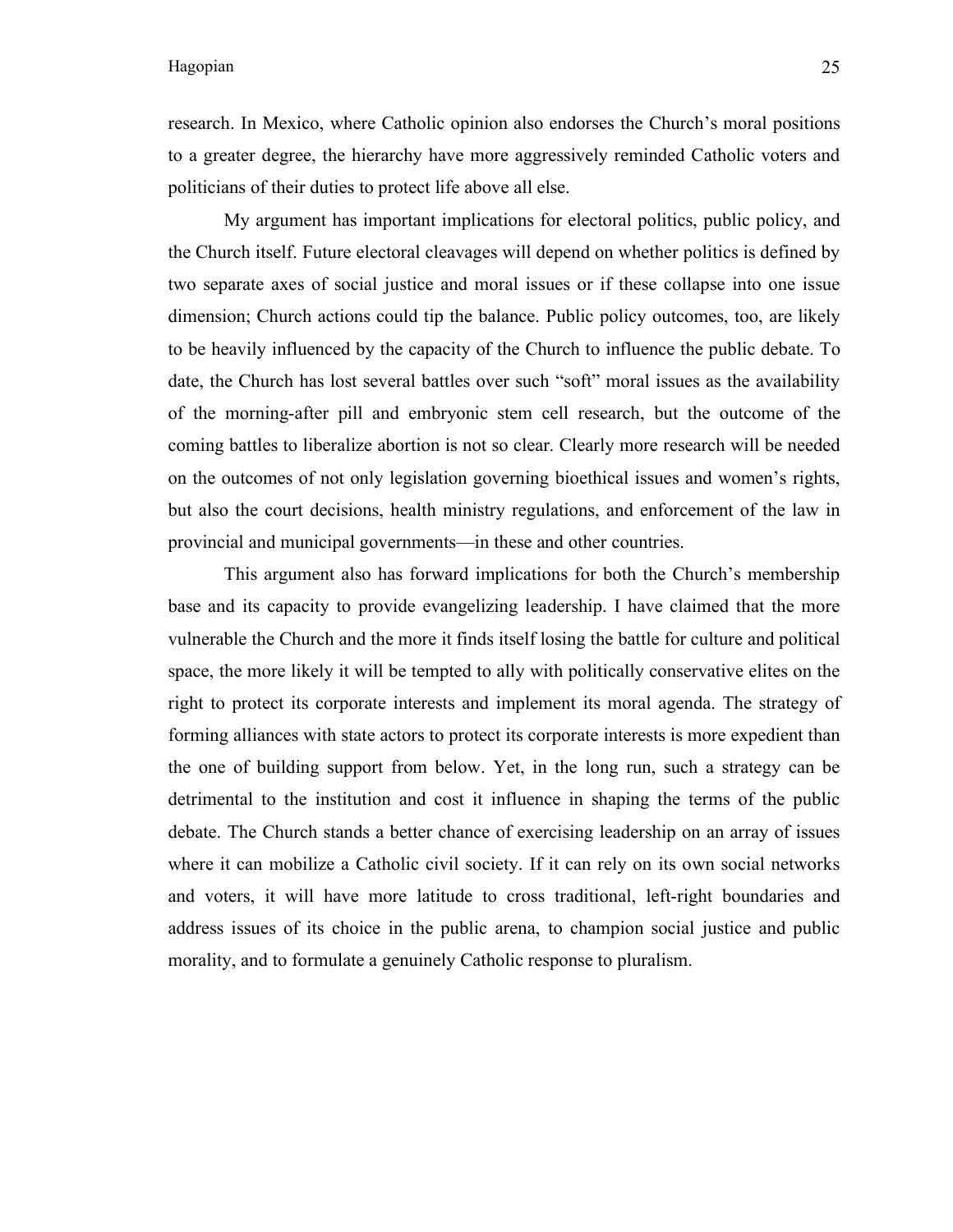# **APPENDIX**

# **Document Summary**

|                                             | Argentina | Chile        | <b>Brazil</b>    | Mexico | Total |
|---------------------------------------------|-----------|--------------|------------------|--------|-------|
|                                             |           |              |                  |        |       |
| Official documents (2000–05)                | 39        | $56^{\circ}$ | 25               | 55     | 175   |
| Bishops' homilies and messages <sup>b</sup> | 103       | 148          |                  |        |       |
| Other                                       |           | $67^{\circ}$ | 128 <sup>d</sup> |        |       |
| Total                                       | 142       | 271          | 153              |        | 62    |

Sources: Argentina, official documents: http://www.cea.org.ar/06-

voz/documencea/index.htm; bishops' messages: http://www.cea.org.ar/06-

voz/mensajesobispos/index\_2005.htm; and homilies: http://www.prensa-

cea.com.ar/la\_voz\_de\_los\_pastores.htm. Chile, all documents:

http://www.episcopado.cl/. Brazil, official declarations:

http://www.cnbb.org.br/index.php?op=pagina&subop=154; analyses, messages and reports on politics and bioethics,

http://www.cnbb.org.br/index.php?op=menu&subop=11&sublinha=01; Mexico, official documents: http://www.cem.org.mx/doctos/cem/index.htm.

<sup>a</sup> Includes 25 collective statements, 24 messages issued by the conference president, and 7 by the secretary-general in 2004 and 2005.<br> $b$  2004–05.

<sup>c</sup> Includes documents from press offices, pastoral commissions, diocesan departments, and religious groups and lay movements, 2004–05.

<sup>d</sup> Includes 24 documents on the theme of "Church and politics" and 61 on "Church and bioethics" from the Vatican and other conferences, working documents of pastoral commissions, and unofficial reports by medical, educational, and legal professionals, and 43 general "analyses of the current situation" by lay authors, 2000–05.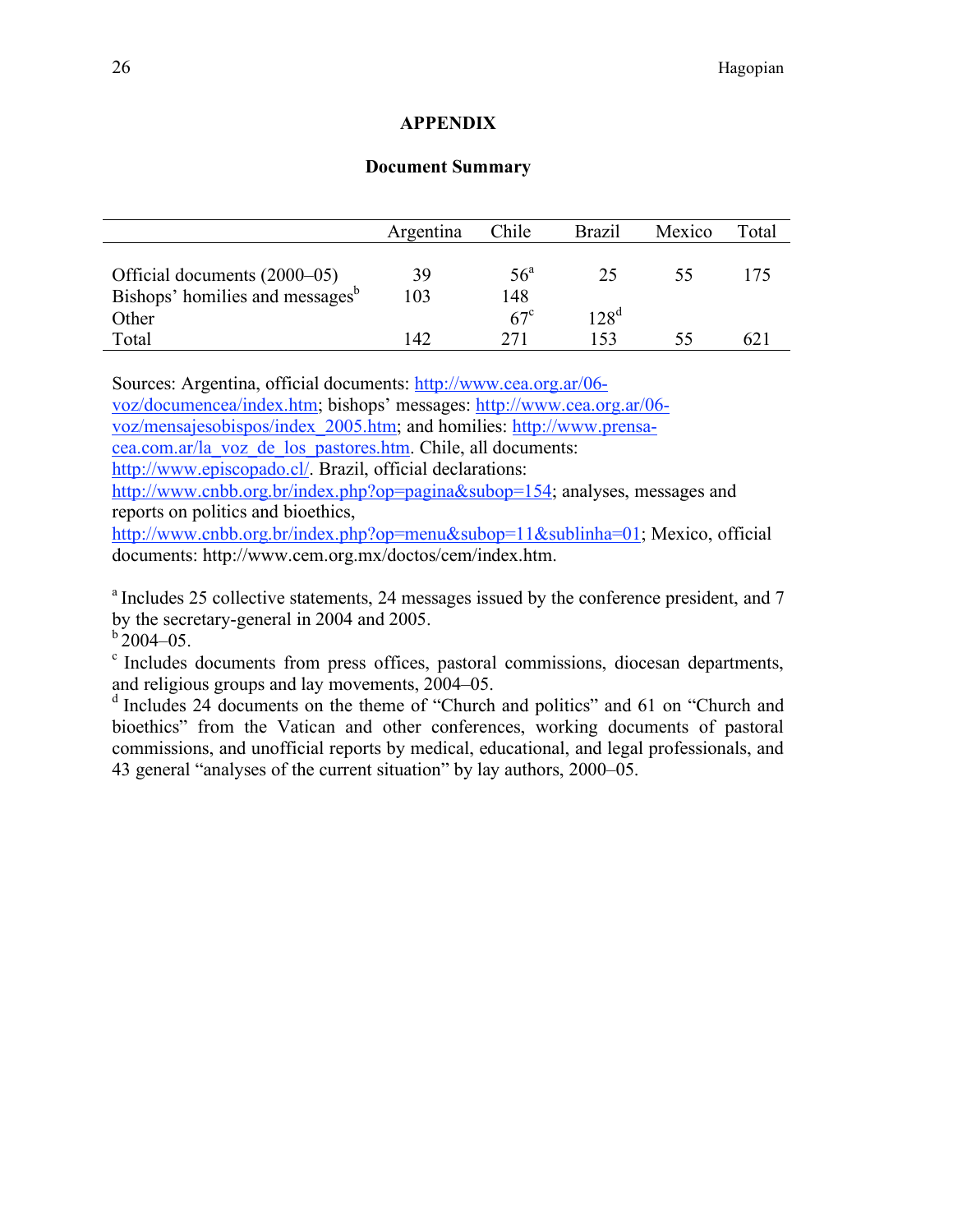## **NOTES**

<sup>1</sup> Notable exceptions are Daniel Levine, *Popular Voices in Latin American Catholicism* (Princeton, NJ: Princeton University Press, 1992); Carol Ann Drogus and Hannah Stewart-Gambino, *Activist Faith: Grassroots Women in Democratic Brazil and Chile* (University Park, PA: Pennsylvania State University Press, 2005); and Edward L. Cleary and Timothy J. Steigenga, eds., *Resurgent Voices in Latin America: Indigenous Peoples, Political Mobilization, and Religious Change* (New Brunswick, NJ: Rutgers University Press, 2004).

<sup>2</sup> Between 1975 and 2000, the number of seminarians rose by 80 percent and diocesan priestly ordinations by 57 percent. Brian T. Froehle and Mary L. Gautier, *Global Catholicism: Portrait of a World Church* (Maryknoll, NY: Orbis Books, 2003), pp. 35–38.<br><sup>3</sup> The true scale of decline is hard to gauge. In Chile, the percentage of Catholics in greater

Santiago that practiced fell from 33.2 in 1958 to 18.5 in 1998. Carla Lehmann, "Chile: ¿Un País Católico?" *Puntos de Referencia* No. 249 (Santiago: Centro de Estudios Públicos, 2001). Yet, historians contend that during the centuries of Christendom when concordats with the state guaranteed the Church's religious monopoly, Catholic religious hegemony may have been illusory. Failing to create an indigenous priesthood and only weakly penetrating rural areas, slave populations, and indigenous societies, the Church depended on wealthy landowners and urban elites, religious practice was low among the poor, and local doctrines bore scant resemblance to the real thing. R. Andrew Chesnut, *Competitive Spirits: Latin America's New Religious Economy* (New York: Oxford University Press, 2003).

<sup>4</sup> Ronald Inglehart, Miguel Basáñez, Jaime Díez-Medrano, Loek Halman, and Ruud Luijkx, *Human Beliefs and Values: A Cross-Cultural Sourcebook Based on the 1999–2002 Values Surveys* (Mexico: Siglo XXI, 2004). The ten countries are Argentina, Brazil, Chile, Colombia, Dominican Republic, El Salvador, Mexico, Peru, Uruguay, and Venezuela.<br><sup>5</sup> As reported in the 2000 round of the World Values Survey.<br><sup>6</sup> Based on the numbers of women hospitalized due to complications from clandestine

procedures, the Alan Guttmacher Institute estimates that from 1989 to 1991, 4,000,000 abortions were performed across Latin America, terminating 35 percent of pregnancies in Chile, 31 in Brazil, 30 in Peru, 28 in the Dominican Republic, 26 in Colombia, and 17 in Mexico. Data retrieved on 2/16/2005 from www.agi-usa.org/pubs/ib.12.htm.<br><sup>7</sup> See the essays in Paul E. Sigmund, ed., *Religious Freedom and Evangelization in Latin* 

*America: The Challenge of Religious Pluralism* (Maryknoll, NY: Orbis Books, 1999).<br><sup>8</sup> Scott Mainwaring, "The Transformation and Decline of Christian Democracy in Latin

America," in Scott Mainwaring and Timothy R. Scully, eds., *Christian Democracy in Latin America: Electoral Competition and Regime Conflict* (Stanford, CA: Stanford University Press, 2003), pp. 377–78. <sup>9</sup> William M. Lies, *Counting Sheep: Religious Socialization, Competition, and Chilean Politics*

(PhD dissertation, University of Pittsburgh, 2003). <sup>10</sup> Maria Angélica Cruz, *Iglesia, represión y memoria: El caso Chileno* (Madrid: Siglo Veintiuno, 1994).

<sup>11</sup> CNBB/Instituto Nacional de Pastoral, *Presença Pública da Igreja* (São Paulo: Paulinas,  $2003$ ).

<sup>12</sup> Roderic Ai Camp, *Crossing Swords: Politics and Religion in Mexico* (New York: Oxford University Press, 1997), pp 31–34; José Luis Soberanes Fernández, "The New Legislation on Religious Freedom in Mexico," pp. 129–138 in Sigmund, ed*., Religious Freedom and Evangelization.* <sup>13</sup> The classic work on the subject is Ivan Vallier, *Catholicism, Social Control, and*

*Modernization in Latin America* (Englewood Cliffs, NJ: Prentice-Hall, 1970).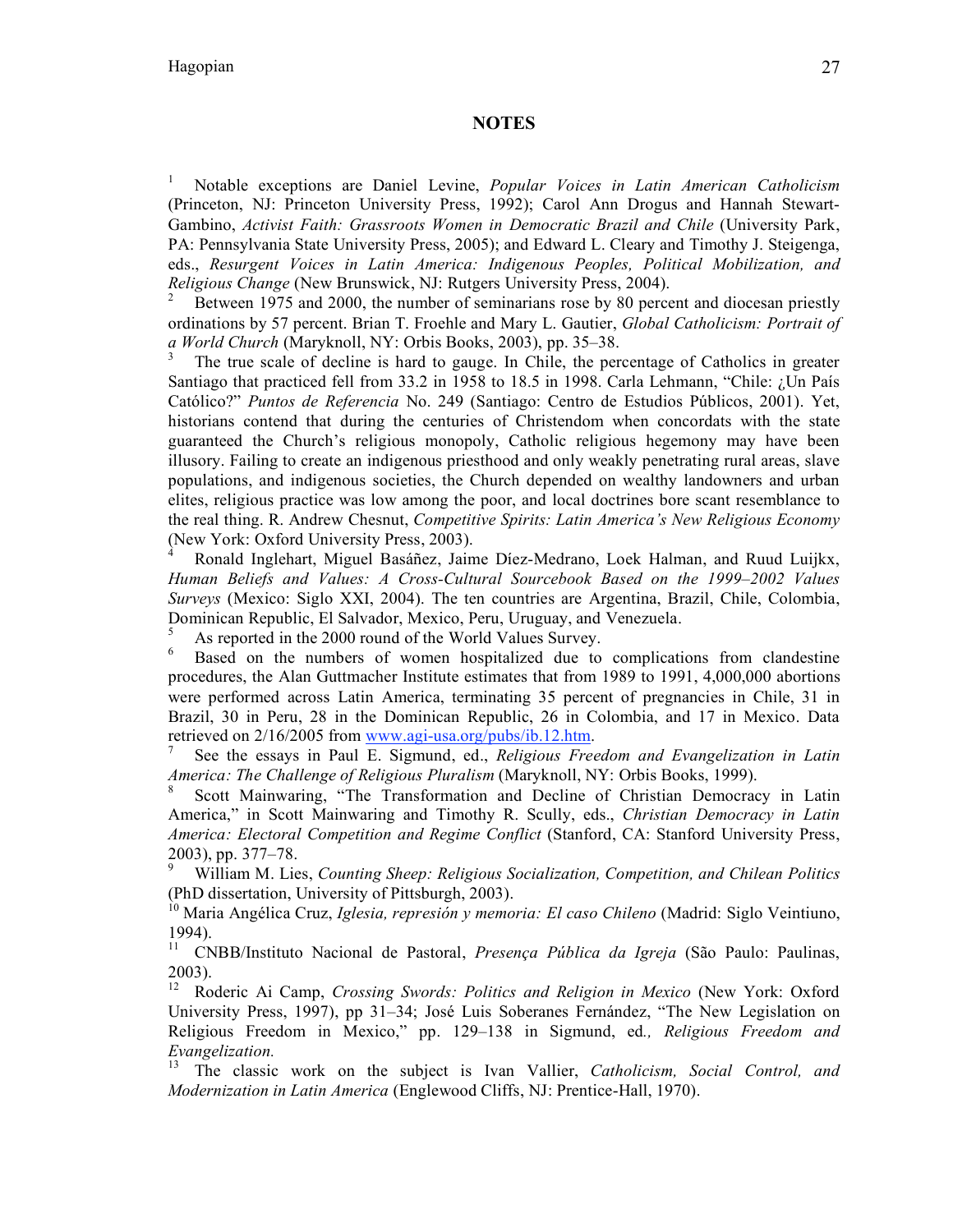<sup>14</sup> Scott Mainwaring, *The Catholic Church and Politics in Brazil, 1916–1985* (Stanford, CA: Stanford University Press, 1986), pp. 12, 15; Scott Mainwaring and Alexander Wilde, "The Progressive Church in Latin America: An Interpretation," in Scott Mainwaring and Alexander Wilde, eds., *The Progressive Church in Latin America* (Notre Dame, IN: University of Notre Dame Press, 1989).<br><sup>15</sup> Mainwaring and Wilde, *Progressive Church*, pp. 19–21.

<sup>16</sup> Chesnut, *Competitive Spirits*; Joshua Prokopy and Christian Smith, "Introduction," in Christian Smith and Joshua Prokopy, eds., *Latin American Religion in Motion* (New York: Routledge, 1999), pp. 6–7; Roberto J. Blancarte, "Popular Religion, Catholicism and Socioreligious Dissent in Latin America: Facing the Modernity Paradigm," *International Sociology* 15, 4 (2000), pp. 596–97; Alison Brysk, "From Civil Society to Collective Action: The Politics of Religion in Ecuador," in Cleary and Steigenga, eds., *Resurgent Voices in Latin America*, pp. 25–42. <sup>17</sup> Anthony Gill, *Rendering Unto Caesar: The Catholic Church and the State in Latin America*

(Chicago: University of Chicago Press, 1998).

<sup>18</sup> Ibid, pp. 177–78, 184.<br><sup>19</sup> José-Maria Ghio, "The Latin American Church and the Papacy of Wojtyla," in Douglas A. Chalmers, Maria do Carmo Campello de Souza, and Atilio A. Boron, eds., *The Right and*

*Democracy in Latin America* (New York: Praeger, 1992), pp. 185–87, 195.<br><sup>20</sup> Peter J. McDonough, Doh C. Shin, and José Alvaro Moisés, "Democratization and Participation: Comparing Spain, Brazil, and Korea," *Journal of Politics* 60, 4 (1998), pp. 925,

938–40.<br><sup>21</sup> Gonzalo de la Maza E., "Los movimientos sociales en la democratización de Chile," in Paul Drake and Iván Jaksic, eds., *El Modelo Chile: Democracia y desarrollo en los noventa* (Santiago:

<sup>22</sup> McDonough, Shin, and Moisés, "Democratization and Participation," pp. 925, 938.<br><sup>23</sup> Unfortunately, questions about membership in these organizations were not repeated in the

2000 round of the World Values Survey in Brazil. Data from 2002 are from the Brazilian National Election Study of that year.<br><sup>24</sup> Luiz Alberto Gomez de Souza, "Roman Catholic Church and the Experience of Democracy in

Latin America," paper presented to the conference "Contemporary Catholicism, Religious Pluralism, and Democracy in Latin America," Kellogg Institute, University of Notre Dame, March 31–April 1, 2005, p. 8.<br><sup>25</sup> Though 67 percent of Catholic Argentines and 76 percent of Catholic Brazilians believed

abortion was never justifiable, only 49 and 61 percent, respectively, thought the same of euthanasia and 39 and 55 percent, of homosexuality.<br><sup>26</sup> "De eso sí se habla," *Página/12*, November 13, 2005.<br><sup>27</sup> Centro de Estudios Públicos, "Tema Especial: La Mujer Chilena Hoy: Trabajo, Familia, y

Valores," No. 237 (August 1995).

<sup>28</sup> Katia Maria Cabral Medeiros, "Orientações ético-religiosas," in Luiz Alberto Gomez de Souza and Silvia Regina Alves Fernandes, eds., *Desafios do catolicismo na cidade: Pesquisa en*

*Argentina* (Ipsos-Mora y Araujo, 2003); Bolivia (Encuestas & Estudios, 2003); Brazil (IBOPE, OPP 570, December 2002); Chile (Centro de Estudios Públicos, Estudio Nacional de Opinión Pública No. 14, December 2001–January 2002); Colombia (*Revista Semana,* January 2, 2004); Costa Rica (Latin American Public Opinion Project, Vanderbilt University, 2002); El Salvador (IUDOP, "Evaluación del país a finales de 2003 y perspectivas electorales para 2004: Encuesta de opinión pública," Boletín de prensa 38, No. 4, 2003); Guatemala (ASIES, Democratic Indicators Monitoring System Project, October 2001); Mexico (Consulta Mitofsky, "XIII Evaluación del Presidente Vicente Fox, Encuesta Nacional de Vivienda," February 2004);